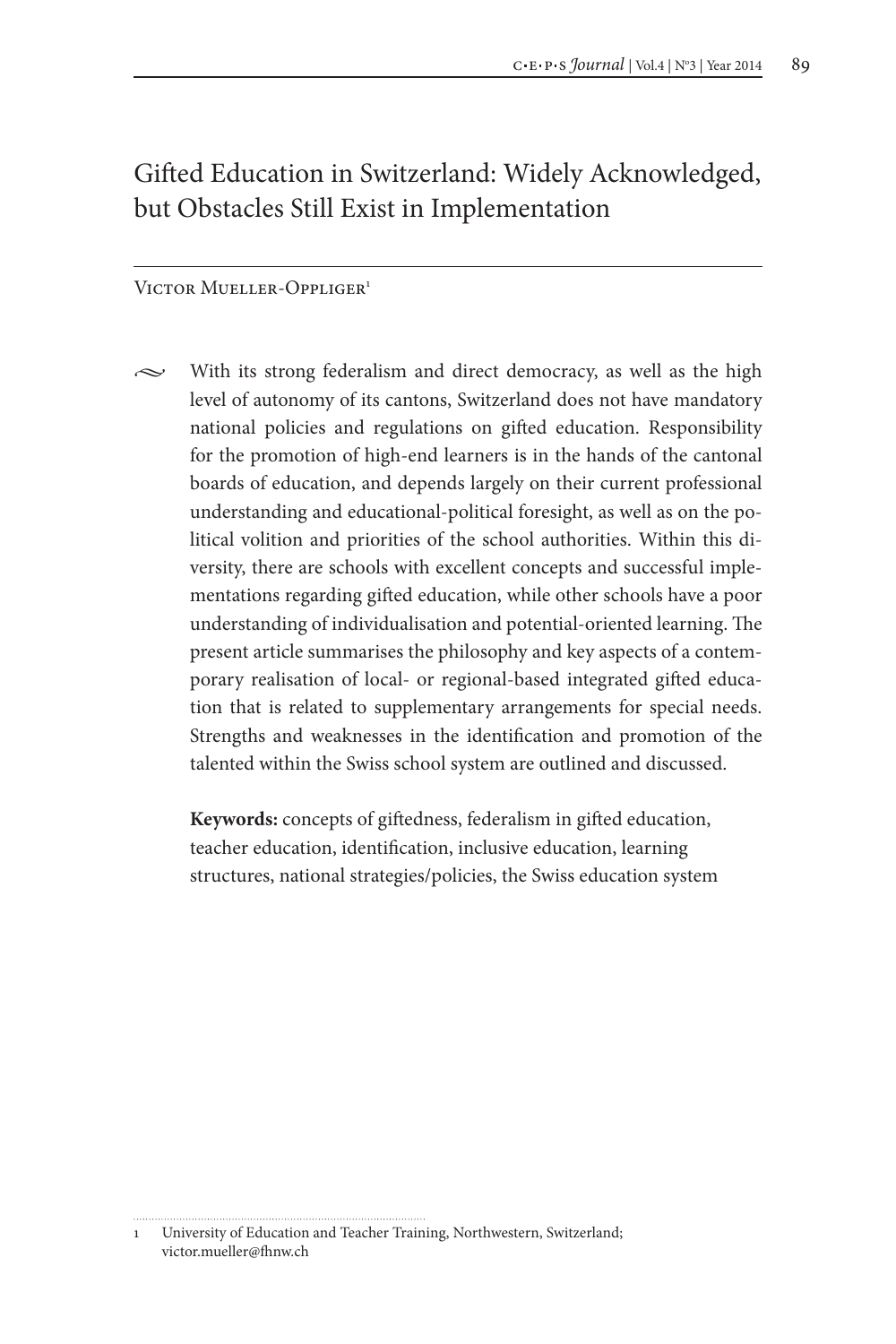# Izobraževanje nadarjenih v Švici: širše priznano, a pri implementaciji so še vedno težave

### Victor Mueller-Oppliger

 $\sim$  Zaradi federalne oblike oblasti in neposredne demokracije ter visoke ravni avtonomije kantonov Švica nima obvezujoče nacionalne politike in pravil glede izobraževanja nadarjenih. Odgovornost za spodbujanje sposobnejših učencev je v odgovornosti sveta za izobraževanje v posameznem kantonu. Njihovo delovanje je odvisno od njihovega strokovnega razumevanja in izobraževalno-politične perspektive pa tudi od njihove politične volje in prioritet šolskih organov. V teh okvirih so šole, ki imajo zelo dobre koncepte in ki uspešno implementirajo izobraževanje nadarjenih, pa tudi takšne, ki slabo podpirajo individualizacijo in na razvijanje potencialov usmerjeno učenje. V prispevku so povzeti filozofija in ključne točke trenutnega uresničevanja lokalno ali regionalno zasnovanega integriranega izobraževanja nadarjenih, kot so urejeni v okviru posebnih potreb. Poudarjene in analizirane so močne in šibke točke v identifikaciji in spodbujanju nadarjenih v švicarskem šolskem sistemu.

**Ključne besede:** koncepti nadarjenosti, federalizem v izobraževanju nadarjenih, izobraževanje učiteljev, prepoznavanje, inkluzivno izobraževanje, izobraževalne strukture, nacionalne strategije/politike, švicarski izobraževalni sistem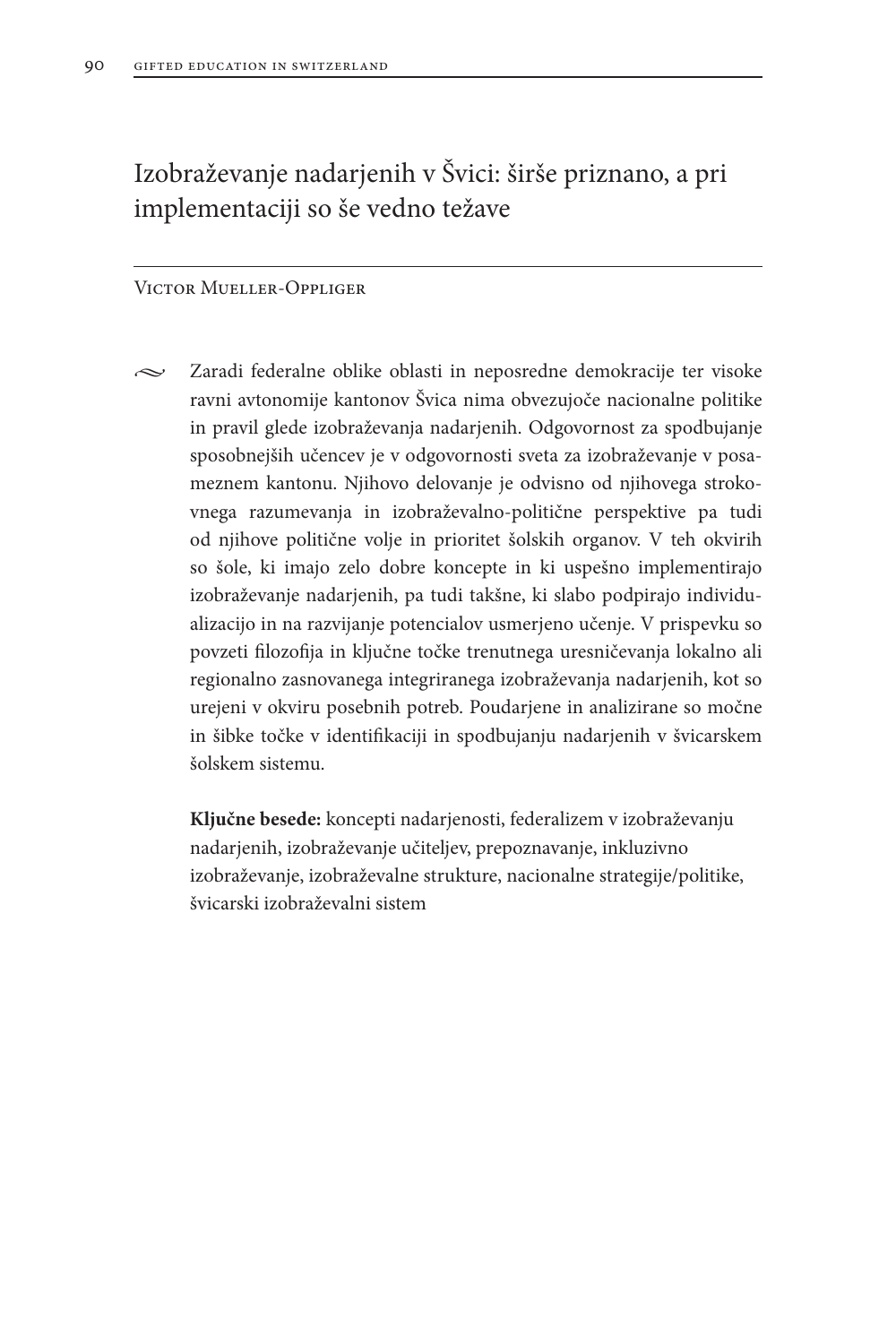## **National context and strategies**

### **Political and educational structures in Switzerland**

In order to understand the educational situation in Switzerland, it is important to bear in mind that it is a small country of approximately 8 million people with a relatively high proportion of foreigners (23.8%). Demographic trends are influenced by multilingualism, with a number of different languages being spoken in the country's four regions: German (64.9%), French (22.6%), Italian (8.3%) and Rhaeto-Rumantsch (0.5%). Some 21% of the population report using another main language in their families instead of, or in addition to, the four so-called national languages (BFS 2014).

Switzerland is a modern federal state marked by strong federalism and direct democracy. This is expressed in two ways: in the strong autonomy of the 26 cantons and their municipalities, and in their direct participation in political decision-making. However, it is not only the cantons that have a major influence on politics. As a result of the country's direct democracy, individual citizens also have a direct influence on the government via people's initiatives and referenda, with votes being held quarterly.

Within the confederation, the central government oversees specific national areas of responsibility, such as foreign, military and financial policy. A collective head of state, consisting of seven members, governs national affairs. The responsibilities and processes of education are coordinated in the federal department of economics, formation and research.

One of the functions of the Constitution is to link the various interests of the particular cantons with the overall interests of the federal state. Responsibility for education is predominantly in the hands of the cantons (with the exception of national university and vocational policies). Therefore, each canton has its own policies and regulations regarding education, which relate closely to the specific population's understanding of education.

While the main responsibility for education and culture lies with the cantons, the 26 cantonal ministers of education form a political board known as the Swiss Conference of Cantonal Ministers of Education (EDK), which undertakes coordination on the national level. Legally binding inter-cantonal agreements (known as concordats) form the foundation of the work of the EDK. Although the EDK coordinates the work of the cantonal boards of education, it nonetheless has a subordinated function: the prior legislative power is mostly rooted in the cantons (EDK, 2014).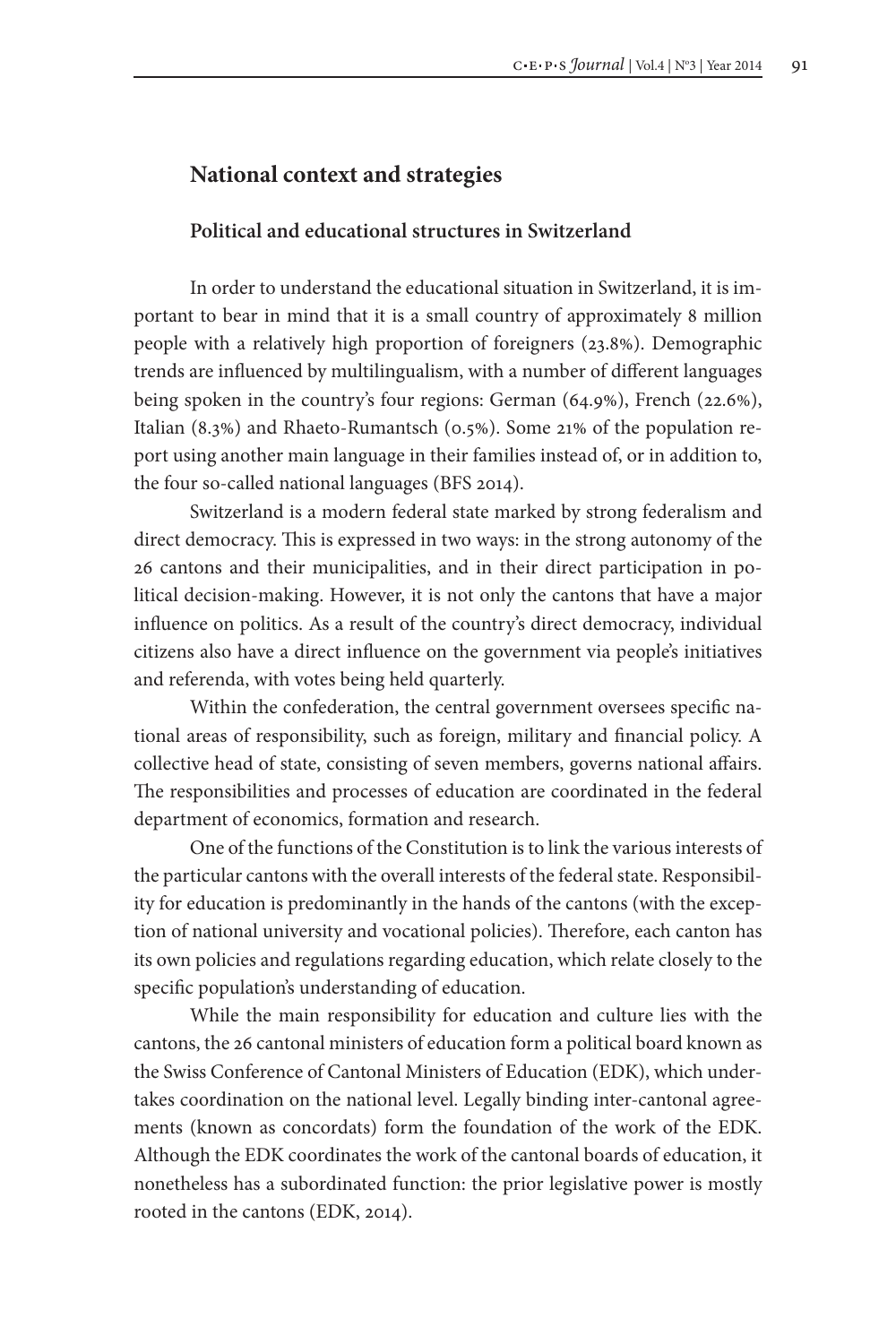### **Gifted education in Switzerland: Benchmarks and positions**

The education policies of all of the cantons declare in their charters the right of each student to be educated and fostered according to his/her individual abilities and possibilities. With these acknowledgements, they refer to the international declaration of Salamanca regarding the human right of individualised education (UNESCO, 1994).

In many schools, however, the reality is that teachers are mainly focused on teaching to the curriculum and the prescribed textbooks, some with more and others with less differentiation in their classes. For the majority of the population, there is a high national awareness of the importance of utilising all human resources, from the perspectives of national economics, the need for expertise, and sustainability. Nevertheless, there is a lack of mandatory policies on gifted education. Thus there is a clear discrepancy between most people's accurate assessment of the importance of expertise and high achievements, on the one hand, and the classroom routines in many schools, on the other, with their tendency to teach to an average level that should meet the needs of all students.

In the Programme for International Student Assessment (PISA), which aims to achieve a better understanding of the factors of effective teaching, the results of Swiss schools are above average in the ranking of high-end learning and high achievement; on the other hand, the results indicate very poor promotion of lower-end potential. PISA reveals that the Swiss school system produces an enormous heterogeneity of achievement (PISA, 2007). It also shows that Swiss schools are not sufficiently successful in overcoming sociocultural parenting. Moreover, Swiss schools often fail to consider the necessary compensation for students who are disadvantaged in a sociocultural sense. Too often, schools still fail to discover and appropriately foster giftedness of students who are foreign-language speakers or from families with a lower socioeconomic status.

The Swiss school system must intensify efforts to foster high-potential students with additional programmes over and above teaching to the average. At the same time, there is a need to improve the promotion of the strengths of all children at all levels in order to compensate for social discrimination. This process should be free of (historical) suspicions of reinstalling an elite socialclass system, but also of the erroneous assumption that individual differences and potentials should be disregarded in the interest of equal opportunities.

These aims contain not only organisational and economic aspects, but also sociopolitical and ideological expectations. This balancing act should be realised in so-called schools of variety and diversity. As schools of inclusion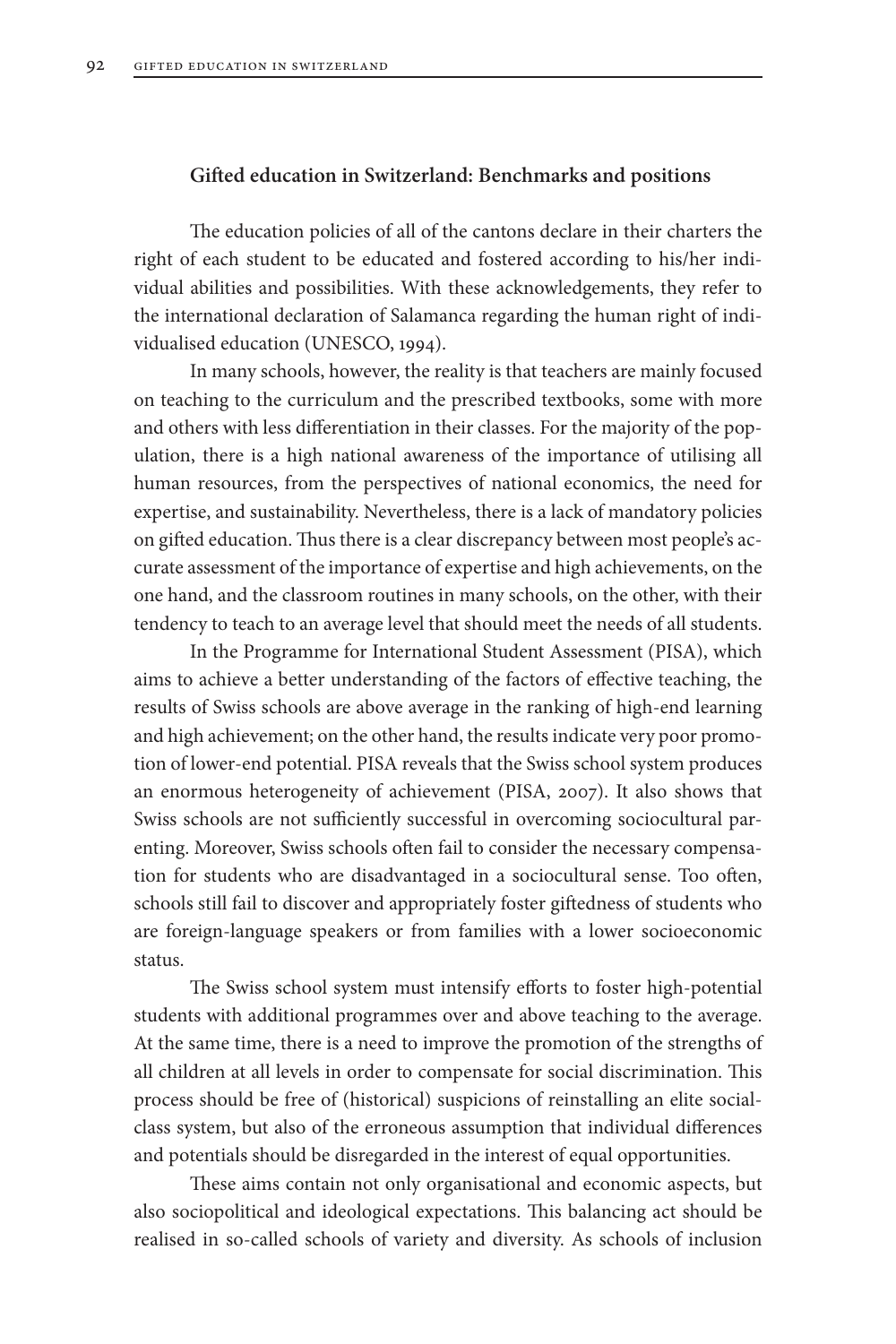and integration, they should promote the gifted, while at the same time compensating for social disadvantages and raising the level of school achievement in general.

A contemporary foundation expresses the intentions of gifted education in a dynamic triarchic area of tension within anthropological, economic and ecological demands: "… the right of the person for self-realization, the benefit of human resources as intellectual and social capital of a society, and the aspect of sustainability in the meaning of qualification for life-long learning, reflected self-actualization and shared social responsibility" (Müller-Oppliger, 2014a, 58ff).

### **Concepts of giftedness**

In general, Swiss schools follow the Three Ring Concept as a framework for understanding high achievement, in an interdependency of "above average ability", "productive creativity" and "task commitment" (Renzulli, 1978, pp. 180- 184, p.261, 1986, pp. 53-92), as well as the Schoolwide Enrichment Model as a model for school development (Renzulli & Reis, 1985, 1997). Some schools refer to the Triad Interdependence Model (Moenks, 1995), which is based on the Three Ring Concept and exemplarily shows the factors of the learning environment represented by school, peers and family.

Significantly, the Swiss understanding of these concepts follows the original understanding of Renzulli, who never defined his first ring as "intelligence", meaning an academic disposition that can be measured by intelligence tests. In his concept, Renzulli (1978) established the basis for so-called "multiple intelligences" (Gardner, 1983, 1999), and for an understanding of giftedness that is much wider than high academic-intellectual abilities. Unlike in earlier conceptions of giftedness, Renzulli also indicated the influences of the socialemotional environment. Already in his first concept (1978), he implemented the "houndstooth design" to his three rings, in order to show the interaction between personal potentials and environmental influences as dynamic factors in the development of high achievement.

The Munich model of giftedness (Heller, Hany, & Perleth 1994) is also frequently used as a psychological model to understand the factors and catalysts of giftedness (mostly from school psychologists in the diagnostics of preconditions for giftedness).

In the last ten years, an increasing number of social- and pedagogicalbased models – such as the "actiotope model" (Ziegler, 2004), the "integrative model" (Fischer, 2006) and the "ecological model" (Mueller-Oppliger, 2009,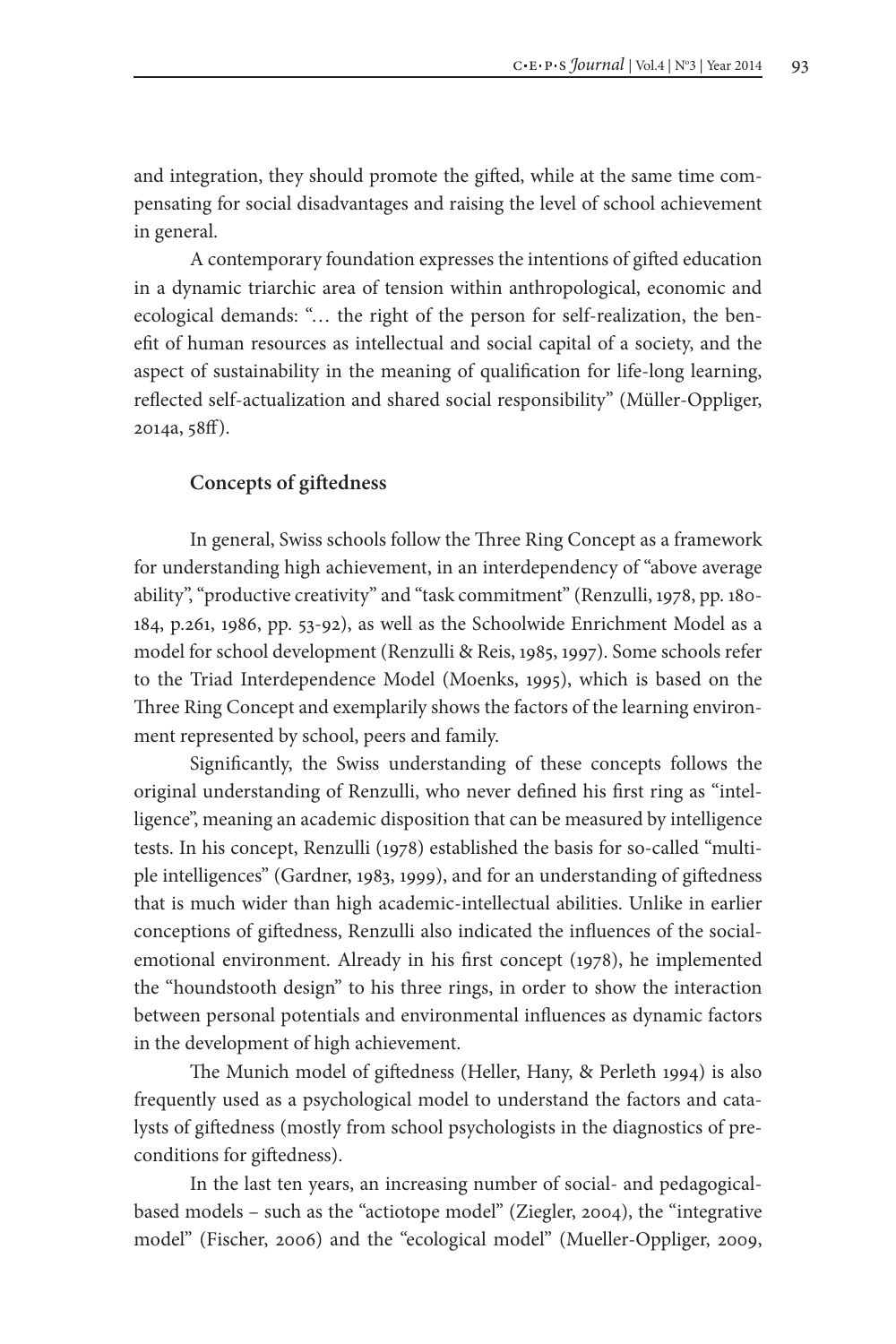2010, 2014b) – have emerged in addition to the more psychology-oriented models from the earlier days of gifted education. These new models function as frameworks for the pedagogical work of teachers and for schools on their way to developing teaching and learning methods, as well as educational structures, to foster the high-end abilities of students.

The definition of giftedness in Switzerland follows the definitions of the National Research Center on the Gifted and Talented (NRCGT), USA (Renzulli & Reis, 1985) and the pentagonal theory of Sternberg and Zang (1995). Giftedness is defined as the potential for above-average achievement in relation to one's peers in terms of excellence, rarity, demonstrability, productivity and value criteria. The majority of educators, boards of education and cantons recognise giftedness under the dimensions of Gardner's "multiple intelligences": musical, artistic, sports and social abilities are promoted as well as academic abilities. Very few school administrations continue to view gifted education from the one-sided perspective of academic and intellectual capabilities. Giftedness can refer to a single ability in a specific domain or it can cover multiple facets; it is not limited to cognitive aspects. In schools, we assume that 15–20% of students would be able to achieve more than school usually requires in various domains.

In response to these insights, nearly all Swiss cantons (with very few exceptions) have, over the last ten years, modified their policies relating to the identification of gifted students so that intelligence tests are no longer used exclusively, as they are no longer perceived as adequate for all of the various aspects and characteristics of giftedness (see chapter Identification: From "delegation" to "involvement").

### **Structural elements and support**

#### **Cantonal policies and their coordination**

Following federal school organisation, all of the 26 cantons have, since 2000, developed their own policies for identifying giftedness and improving support for high-end learners (Grossenbacher, 2007, p. 37). Within the last few years, most cantons have also requested each individual school to indicate how it is defining the concept of giftedness and how it intends to recognise and foster gifted students. However, these concepts always depend on their authors or working groups: some of them are the result of collaboration with universities and expert panels, while others are more politically oriented. Each of these concepts reflects the expertise, knowledge, pedagogical understanding, socioeconomic foresight and political and financial will of the particular canton to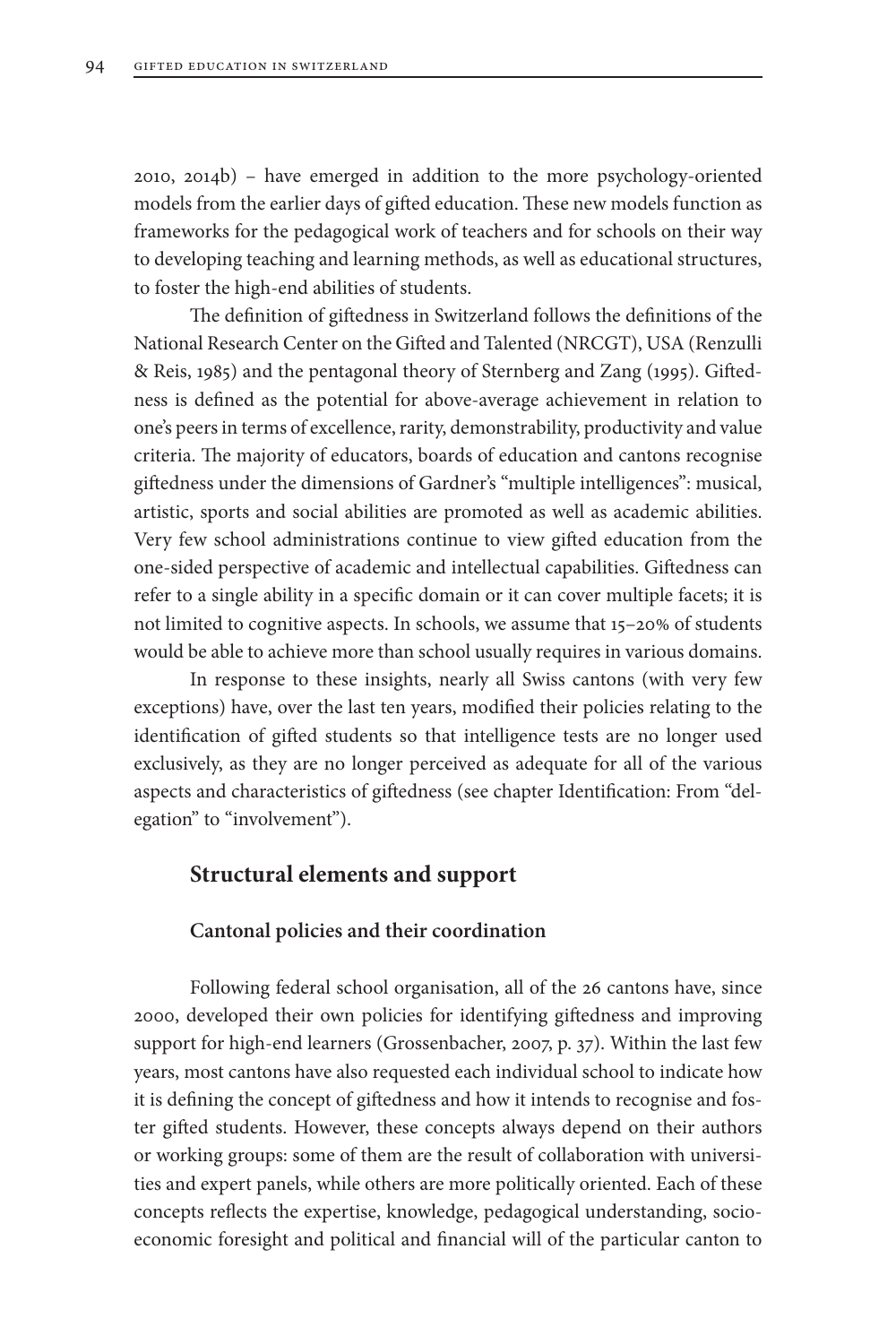fulfil the needs of the gifted. Due to the aforementioned direct democracy, the perceptions of the population regarding gifted education and its significance, as well as parents' power and other political influences, can have a strong impact on cantonal concepts of the promotion of the talented.

Within this loosely regulated system, there exist a variety of networks (e.g., the Working Group of EDK-East on Giftedness), cantonal workgroups, associations (such as the Parents Association of High-Ability Students), university training programmes (certificate and master's programmes for gifted education) and conferences (e.g., the Symposium-Begabung.ch, the annual Network-Symposium, and the International Congress for Gifted Education of the University for Education and Teacher Training of Northwestern Switzerland).

The national Network for Gifted Education of the EDK has an important role and influences the understanding of gifted education in the different cantons. This network is organised by the regional conference of German-speaking boards of education, and within it one finds delegates from each canton, from universities and teacher training colleges with expertise and special competencies in gifted education, and from a support and counselling institution in the field.

This partly national network coordinates efforts, discussions and developments in the various cantons. The outcomes and policies within particular cantons, and the actual needs of schools that are in the process of becoming schools of inclusion, are discussed and reflected on, as are contemporary concepts and new approaches from research and global developments in giftedness, which are introduced by the delegates from universities of education and teacher training.

In addition to an annual symposium, meetings organised each term ensure that knowledge related to gifted education can be propagated and reflected on nationwide for the benefit of teachers, principals and superintendents, as well as interested members of school boards. From time to time, the Network for Gifted Education publishes a report on nationwide school development and improvements. The last report, entitled "Gifted Education – No Longer a Taboo" (SKBF/CSRE, 2007), appeared in 2007.

# **A systemic approach: Gifted education claims school development**

The national network views gifted education as a systemic approach (Grossenbacher, 2007, p. 37). On the one hand, gifted education means the development of teaching practices in classrooms, while, on the other hand, it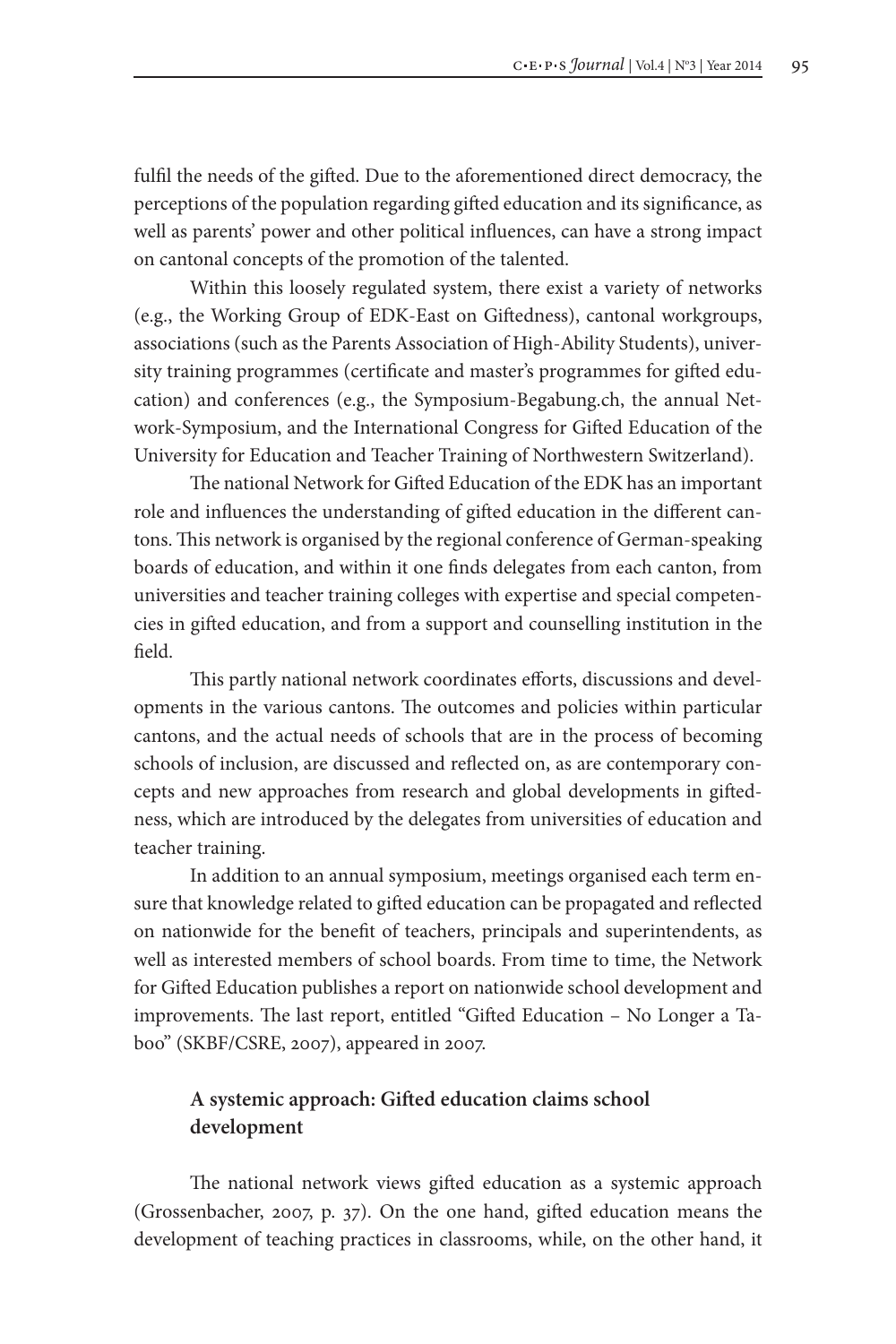involves reflection on traditional learning structures, making them more flexible, as well as the improvement of schools as learning and profiling institutions based on their individual resources.

The network postulates that gifted education is initially located in the classroom, where integrative but at the same time individualised resourceoriented learning processes take place. "Inner differentiation" offers a learning environment where students can learn in their individual "zone of proximal development" (Vygotsky, 1978), with different methods and learning styles, in their own time, and with a personal learning plan (including individual learning aims with differentiated degrees of depth in addition to the core curriculum). In such learning contexts, students often maintain their own personalised portfolios and learning journals, which contain learning products as well as metacognitive reflections on their learning processes, strategies and attitudes (Purcell & Renzulli, 1998; Eisenbart, Schelbert, & Stokar, 2010; Mueller-Oppliger, 2013). However, this concept also requires competencies on the part of the teachers in terms of process-based pedagogical learning diagnosis, in order to discover possible potentials in the students' achievements and behaviours (Netzwerk Begabungsförderung, 2013, p. 18; Mueller-Oppliger, 2014c, p. 208).

For students who could achieve more than these classroom learning environments allow, schools often offer additional local programmes aimed at fostering high-ability learners: pull-out programmes, special "resource rooms" (rooms with structured high-end learning material for additional discovering, research-based or problem-based learning), participation in competitions, and early studies at some universities for older students. These additional learning arrangements are led by qualified teachers who are trained to meet the needs of gifted learners. The schools carry them as a community. Regulations for identification, coordination between classroom and additional learning activities, further education/sensitising, and differentiation for all teachers, as well as a transparent organisation of responsibilities, are the key challenges for these schools.

At a superior level, individual cantons or regions are responsible for regulations and policies, as well as for funding appropriation. Cantons can organise special offices to promote gifted education, or for counselling schools, teachers and parents. Often, cantons have the power to decide on the provision of programmes for the further education of the teachers, or for their (financial) support.

Along with these systemic approaches, there are certain "pillars" of gifted education in accordance with the nationally accepted Schoolwide Enrichment Model (Renzulli & Reis, 1997; Müller-Oppliger, 2014d, p. 252), such as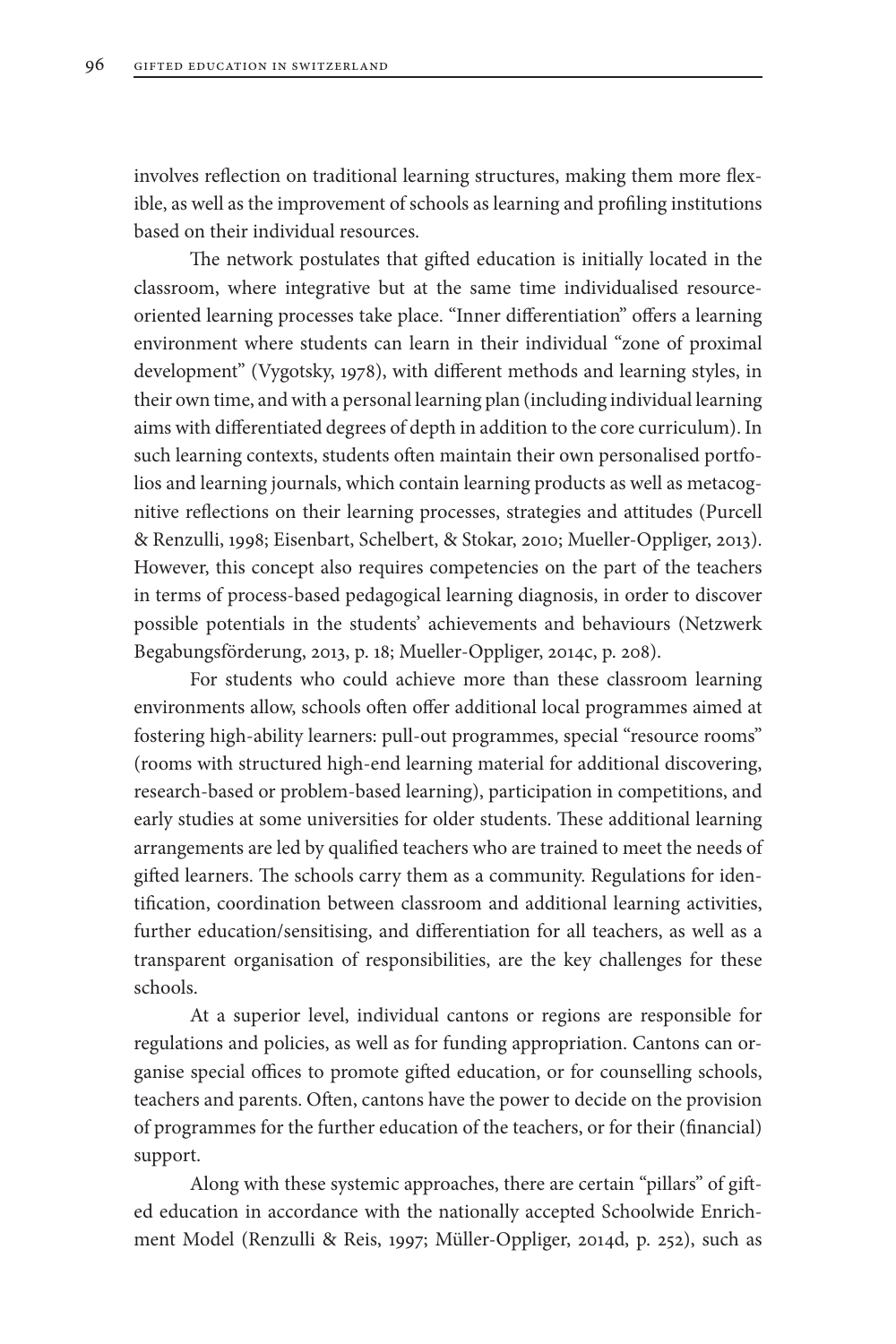acceleration (in-class and cross-class), enrichment (in-class and supplemental), curriculum compacting of learning times, pull-outs and ability grouping, as well as mentoring for special or superior abilities that individual schools cannot promote. An increasing number of schools are implementing individual talent portfolios and development journals for all students.

# **Identification: From "delegation" to "involvement"**

At the end of the last century, gifted students were primarily identified by testing their intelligence, with testing largely being executed by school psychologists. As a result, recognition of giftedness was delegated, while teachers were absolved from this responsibility and their expertise was disregarded: giftedness became a special psychological status. Over the last ten years, a better and more elaborated understanding of high achievement and its various conditions has encouraged nearly all cantons to transform their procedures into much more differentiated practices: teacher recommendations and the involvement of parents, as well as the possibility of self-nomination, are integrated into multi-perspective procedures. These procedures are often guided by specialists for gifted education (see next chapter) in their schools, in collaboration with the school psychologist, who helps to deal with children's personal issues, underachievement or twice exceptional in contexts requiring the expertise of a psychologist. Individual schools do not employ psychologists, but they are available from the canton.

This progression goes hand in hand with a basic re-involvement of classroom teachers and the requirement for all teachers to have advanced competencies in dynamic and learning process-orientated pedagogical diagnosis.

There are several scales and questionnaires available to teachers with indicators of different aspects of giftedness and students' attitudes. Most of them are originally based on the research and expertise of the NRCGT. In fact, the majority of identification processes employed in Switzerland are based on the recommendations and framework of the NRCGT (Renzulli & Reis, 1997).

In accordance with, and as a continuation of, these widely accepted concepts, screening has been developed within the last few years at the Pedagogical University of Northwestern Switzerland (PH FHNW). As well as data from classroom achievements, this model includes teachers' recommendations, parents' statements and an InterestAlyzer for children. Moreover, it contains testing in thinking and learning styles, culture fair intelligence sections, and aspects of student motivation and self-concept. Typically implemented in third grade classes, screening is conducted by qualified experts in gifted education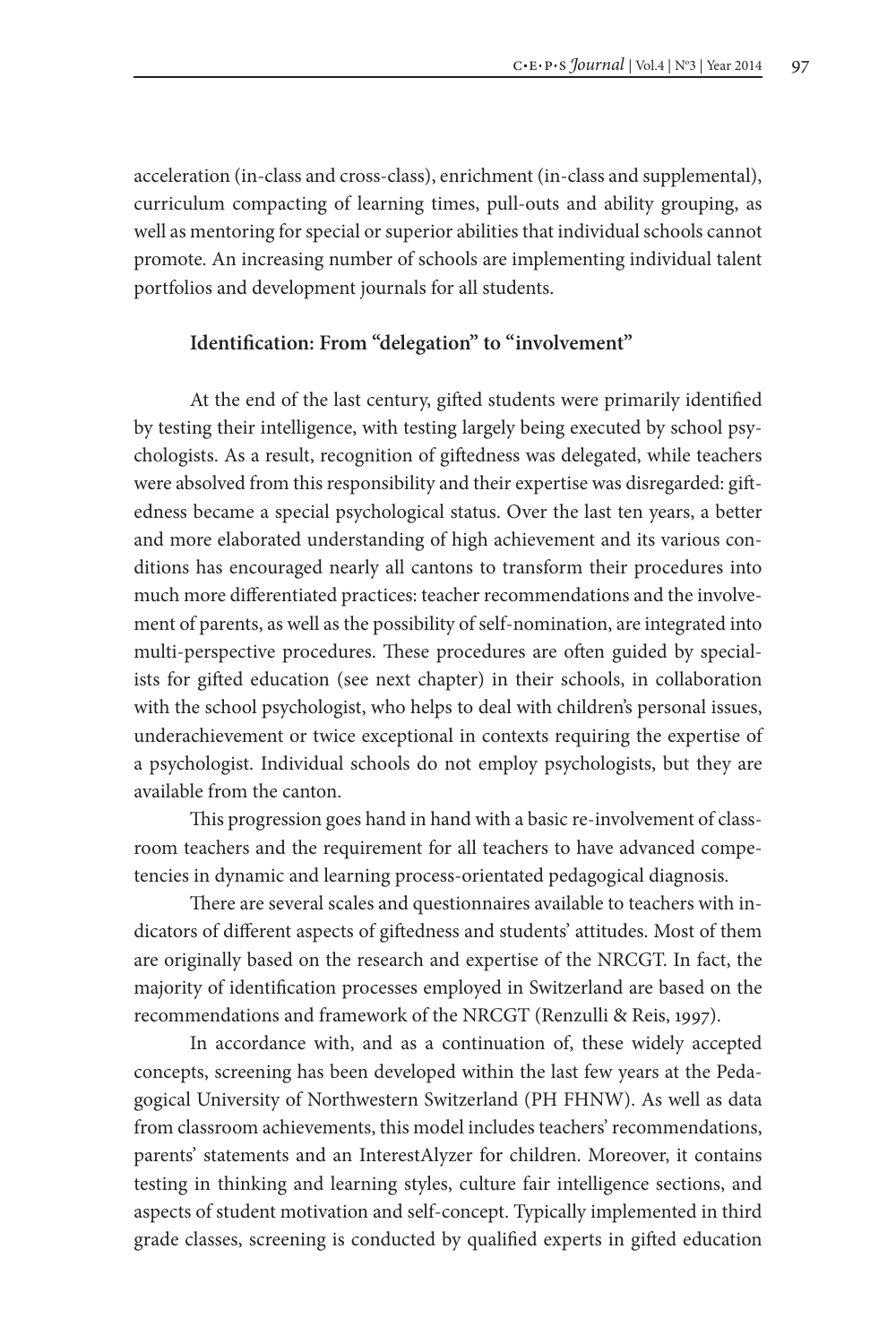(master's programme), in consultation with teachers and other persons involved in the learning processes of the student.

### **Further education for teachers: A need**

Since 2004, teachers have had an opportunity to improve their competencies by attending post-diploma studies in the field of gifted education and talent development. Two pedagogical universities in Switzerland offer Certificates of Advanced Studies (CAS following the regulations of Bologna) in gifted education. Subsequent to the CAS, the University of Education and Teacher Training of Northwestern Switzerland (PH FHNW) has, for the past ten years, run a master's programme (Master of Advanced Studies) in integrative gifted education, which is accredited by the Swiss Conference of Cantonal Ministers of Education. The master's programme is connected to the University of Connecticut with its National Research Center on Gifted Education, and to certain programmes of other universities in German-speaking nations that work with the online courses of the PH FHNW.

Over the last ten years, the PH FHNW has become a leading institution and well-known competence centre for further education in gifted and talent development in German-speaking Europe. During this time, 290 teachers have obtained certificates or master's degrees in gifted education. These experts are likely to have a significant impact on the direct transfer of expertise on gifted education in schools, as well as influencing boards of education that are responsible for policies.

With these nationally and internationally acknowledged study programmes, Switzerland is well placed with regard to the further education of teachers. A major problem, however, is the lack of coordination in Switzerland regarding both the financing of these studies and additional rewards for the specific functions of graduates as experts in gifted education.

#### **Research and development in the field**

In Switzerland, there is a lack of research in gifted education because there is no chair or institute of a university specifically devoted to gifted education and talent development. Some research has been done within the framework of a long-term study of early readers and children with early mathematics abilities and their development through to their vocational achievements (Stamm, 2005, 2007), while other research has focused on the neuropsychological aspects of underachievement and ADHS (Gyseler, 2009). Reports of the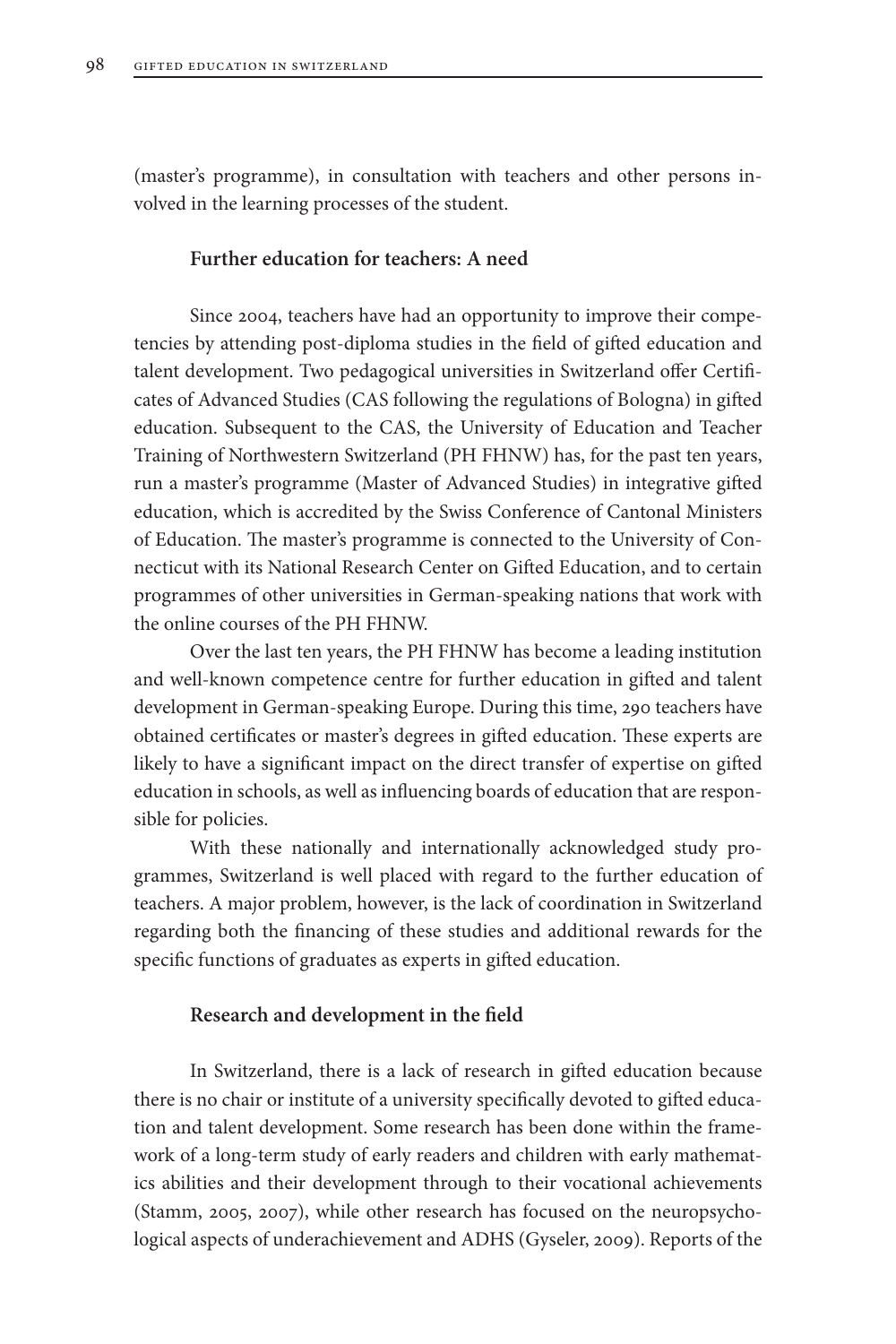Swiss Network (Grossenbacher, 1999, 2007) function as a kind of comparative study of the situation in schools, and Tettenborn and Tanner (2013) were commissioned by the network to conduct research on how teacher training prepares young teachers for gifted education. Recent research has focused on: the situation regarding gifted education in gymnasiums, colleges and universities; the issue of financing the development of excellence on these levels by the state or in cooperation with foundations and other institutions (Mueller-Oppliger, 2013); and the implementation of individualised learning architectures for the inclusive fostering of giftedness (IBFLA) in schools (Dinkelacker, Kirchgässner, Müller, & Müller-Oppliger, 2014).

Furthermore, a number of relevant school developments, gifted programmes and teaching materials have been created. These are theory-based and have been reported and reflected on scientifically. In addition, there are more than 200 master's theses on specific aspects, implementations, school developments or evaluations of programmes in the field of gifted education.

The sometimes criticised gap in basic research by individual researchers is compensated by close connections and active participation within the international research and scientific community. The collaboration of the master's programme with the National Research Center on Gifted and Talented in the US, its involvement in the IPEGE (International Panel of Experts in Gifted Education) and the IRATDE (International Research Association for Talent Development and Excellence), its partnership in the EU-Comenius project eVOCATIOn, as well as its active participation within the WCGTC (World Conference on Gifted Children) and the ECHA (European Council for High Ability) ensure that the programme is part of contemporary research and scientific contexts and discourse.

### **Financial aspects and regulations**

In Switzerland – as in many other nations – programmes for gifted education currently suffer from the global reduction in investments in special services. Nevertheless, the majority of cantons have changed their finance regulations from exclusive low-end promotion to a pool solution that enables schools to finance special needs at both ends of the spectrum. Individual schools are empowered to decide how to allocate the contributions effectively for the special needs of its students (ranging from learning and behavioural deficits to the promotion of the gifted). There are, however, two problems associated with this new regulation. Firstly, the total amount of funding for all special needs (from the handicapped to the gifted) is largely used as it was before, i.e., primarily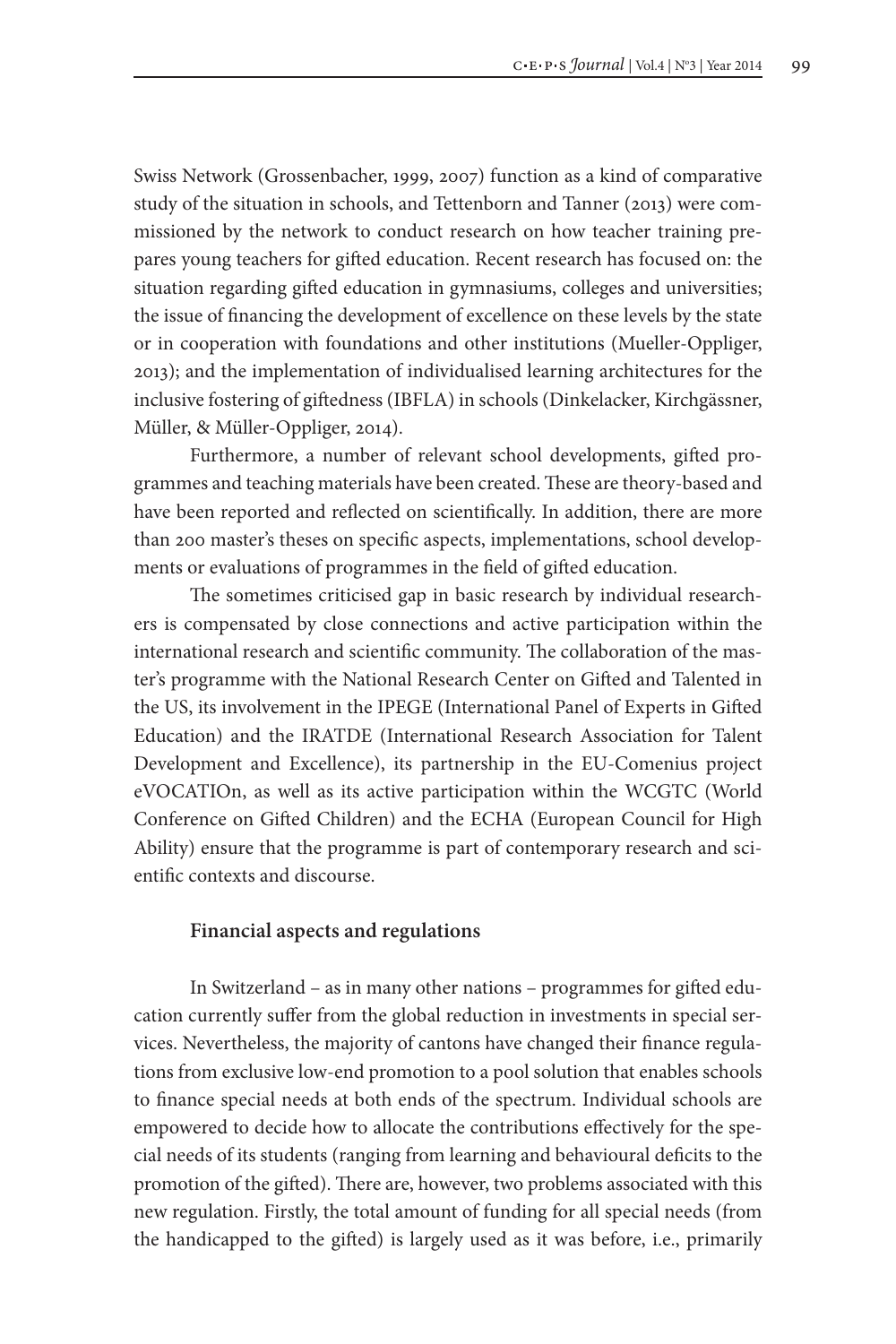for low-end capabilities. This means that, although gifted education has a right to financial support, this support is not regularly provided because it shortens other needs. Secondly, many teachers and principals are still focused on the promotion of the disadvantaged, and often fail to act in both directions. Financial support for gifted education differs from canton to canton: ranging from the credit of four lessons per hundred students in a school pool to the discontinuation of the contribution for economic reasons.

Further education for teachers, in the form of courses, is regularly supported. Less satisfying is the fact that certificates and master's studies in gifted education are promoted very differently: there are cantons and schools that pay the tuition fees for some of their teachers to obtain the necessary expertise in their schools, and others where teachers have to pay nearly all of the fees themselves.

Contests and other special programmes for gifted education can often not be realised without essential support by foundations. As a tendency, it is noticeable that when public funds become increasingly restricted, special programmes for gifted education end up being economically dependent on others (which is not entirely unproblematic).

## **Strengths, weaknesses and opportunities**

#### **Strengths and positive features**

#### *Great flexibility for innovative schools*

Gifted education is becoming increasingly established in the awareness of schools and of the population in general. The activities of recent years related to gifted education have also had an impact on the current discussion on heterogeneity, diversity and inclusion in schools. Having initially started at the primary school level, today there are schools on all levels paying attention to this aspect of education, including kindergartens and gymnasiums.

Within the framework of various policies, in most cantons individual schools have a relatively wide scope to initiate and realise gifted education. This is part of direct democracy and the federal system, as well as reflecting an understanding that schools should be strongly rooted in their communities. One should not, of course, forget that limits are created by the guidelines of the cantons with their particular political will. It is, however, important to note that the strength of direct democracy can also be a handicap in a region, canton or school where those responsible for education, or the teachers themselves, fail to recognise the necessity of gifted education or lack the necessary professional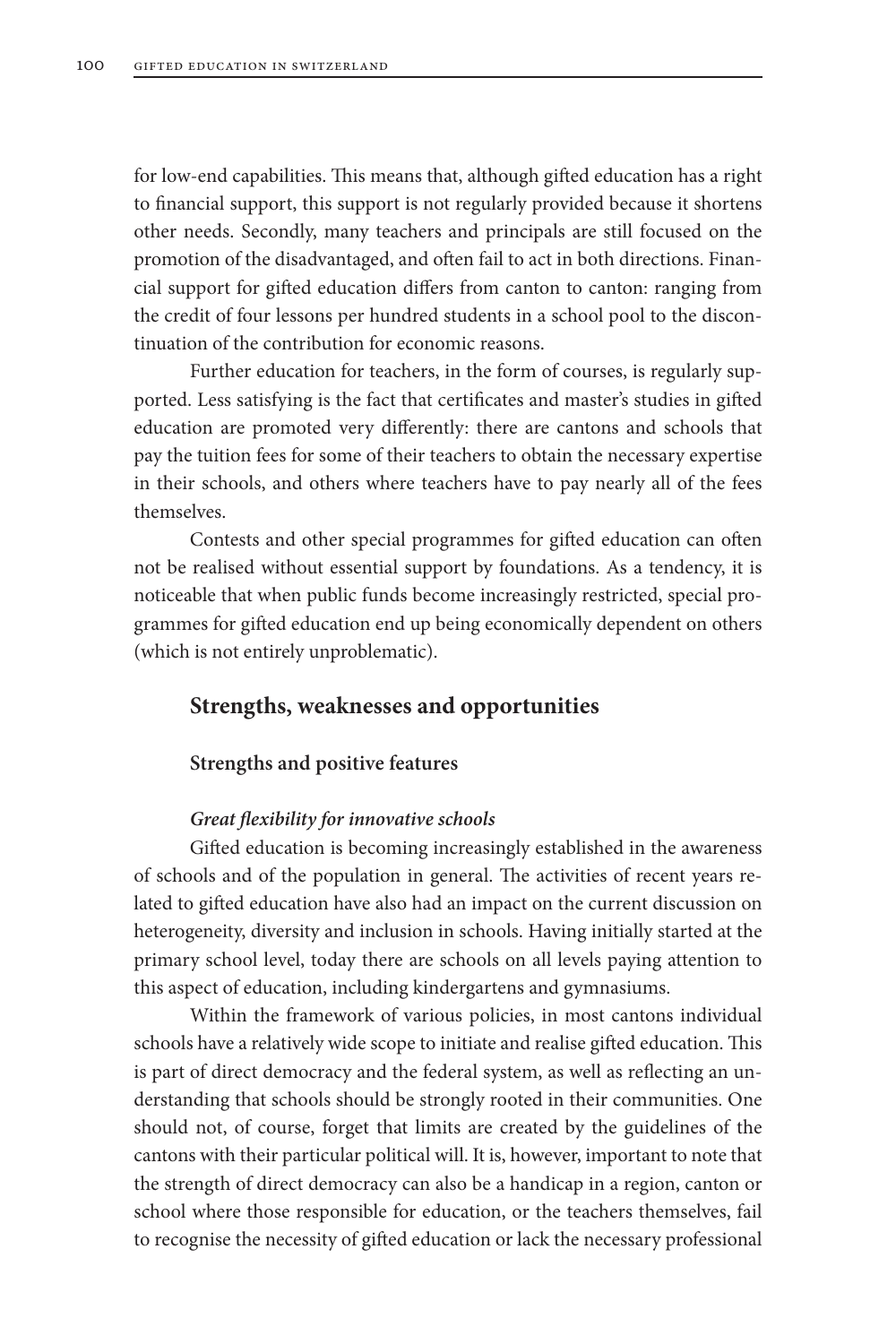knowledge in this regard. On a positive note, we can state that schools with expert knowledge, with the will to develop gifted education, and with a team of teachers whose persuasion is matched by the commitment of its local school board, have the power and possibilities to develop excellent gifted education programmes. This applies to the majority of cantons; there are very few cantons where this is restricted by cantonal policies or funding restraints.

# *Efforts in the development of individualising and strength-oriented learning environments*

As another strength, we can see that the majority of faculties and professors at pedagogical universities are investing a great deal of effort in the development of inner differentiation in learning environments. Individualisation has – along with cooperative learning as its complement – become a criteria for qualified teaching. Not least, this is possible because Switzerland has formulated "minimal standards" in its core curriculum. This means that, beyond the fulfilment of these minimal standards, there is an open range for individualisation, where students can distinguish themselves in their strengths. This is a challenge for the currently emerging "Curriculum 21" (the new and first curriculum that will be valid for the majority of German-speaking cantons).

### *Multi-perspective personalised identification*

A very positive fact is that the identification process has changed in nearly all cantons, going beyond the IQ as the exclusive determining factor to much more sophisticated processes of a multifactorial and more holistic perception of giftedness. Teacher recommendation, parental involvement and, in many schools, the possibility of student self-nomination are the results of a more systemic and person-orientated view of the identification and formation of giftedness and high achievement, taking into account individual potentials, personal traits, self-direction and self-responsibility. The selection procedure is guided by specialised gifted coordinators – where available – in consultation with classroom teachers.

### *Further education for teachers with high international standards*

For more than ten years, Switzerland has had certain regional programmes for the further education of teachers in gifted education, as well as a nationwide Master of Advanced Studies programme to qualify teachers and school leaders. The master certification is accredited by the Swiss Conference of Cantonal Ministers of Education and meets the European standards of Bologna. In order to assure high quality, the programme is under the continuous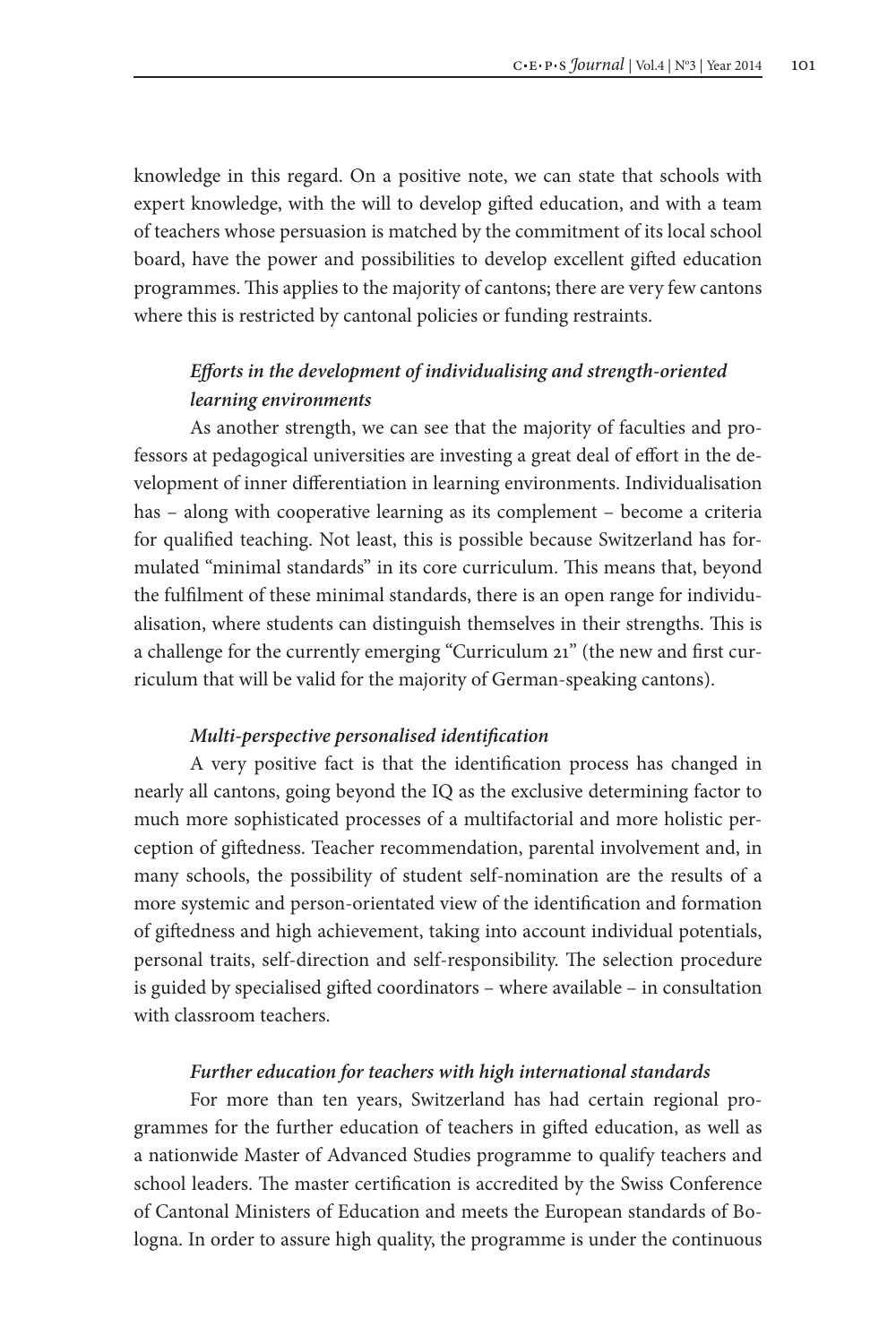monitoring of the international community (NRCGT, IPEGE, IRATDE, ECHA and WCGTC), as well as being engaged in an ongoing process within relevant international research communities. In 2014, the programme organised an international congress on gifted education with more than 70 workshops and 750 participants from Switzerland and abroad.

# *A permeable education system for lifelong development and improvement*

In addition to "academic giftedness" in the school branch that is typically associated with university attendance, Switzerland has for many years operated distinguished and elaborated vocational education. Supplementing the traditionally highly standardised vocational education, an array of extended options have been developed in recent years, particularly in the voc-tech, social and health spheres, which in earlier days did not depend on university degrees. The transition between vocational education and academic further education has been facilitated and structured. Building from many vocational apprenticeships, one can today achieve access (Mature, Baccalaureate) to a university of applied sciences, or to another university, via the so-called "passerelle" (skywalk). There is increasing recognition that these other kinds of secondary schools, apprenticeship programmes and tertiary institutions of various types are an alternative path, and are enabling gifted youngsters to change tracks at various stages of their life. High-quality apprenticeship programmes are widespread and can lead to further education and academic studies later in life as well.

### **Weaknesses**

### *No national obligation to promote high ability and expertise*

The advantage of increased openness and recommended opportunities for individual schools (labelled as "partly autonomous conducted schools") may, at the same time, be a weakness. Although there is potential for major developments, they have to be initiated and realised by dedicated teaching teams and principals in coordination with their local school authorities. Gifted education sometimes appears patchy. Since there is a lack of national policies on promoting the gifted, everything depends on the understanding, involvement and competencies – as well as the political priorities – of local or cantonal authorities and school teams. This is also true regarding issues such as whether a school has a gifted pull-out programme and/or a gifted coordinator on the staff. In some cantons, gifted programmes and other activities for gifted students originate from the "bottom up": they are initiated through teachers, parents or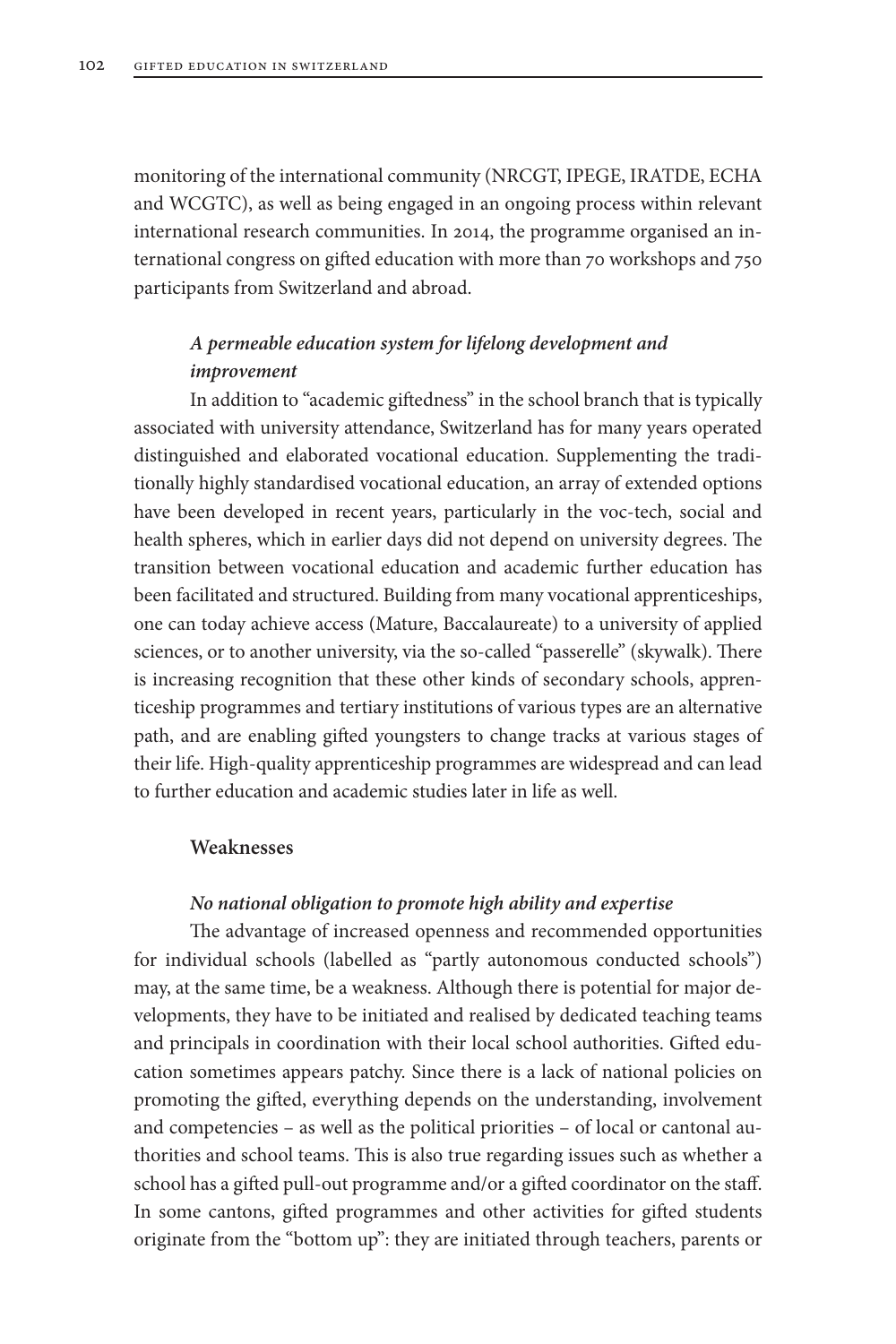principals. Other cantons require that their schools fulfil demanding standards regarding the promotion of all students in their individual potentials.

### *The handicap of a pre-structured middle school*

Generally, lower secondary education (grades 7–9) is, in many places, a problem for some aspects of gifted education, because these classes are still sorted into three types of school levels (or programmes within schools), and children's entry into one or another of these branches is often primarily based on grades received from their classroom teachers in primary school. The general public, as well as many teachers, do not seem to be worried about the subjectivity and non-comparability of teacher-given grades and recommendations, although there is overwhelming research on biases in the validation of students' achievements (Kronig, 2007).

In many schools, there is still a general belief that gifted children get good grades and therefore earn admission to a gymnasium, and consequently also to a university. It is therefore still widely believed that the basic structure and traditional sorting mechanisms "handle the gifted challenge appropriately". Apart from being rather deterministic, this attitude also assumes that the regular university-prep curriculum is the right way to educate gifted children in general, which may be far from the truth!

### *Deficient awareness of the disadvantaged*

This brings us back to the PISA (2007) results for Swiss schools, which show that, in too many places, social background still too often determines the school career. Whether or not a given high-ability child finds him or herself a suitable programme of independent study, enrichment, mentoring, etc. seems to depend to a considerable degree on where he or she lives and what the staff in his or her school have chosen to do, as well as on whether the school has competent specialists, personnel support, teacher teams, etc. Often, parents initiate the screening of their child, but (like elsewhere) this tends to give greater opportunities to the (gifted) children of educated, motivated, prosperous families (encouraging parents) than to those of poor, immigrant or otherwise disadvantaged families. The latter group of children are more or less dependent on the knowledge and motivation of the staff in their schools.

Unlike other nations, Switzerland does not have special policies for the promotion of minorities and the elimination of discrimination in schools. Compensation for social disadvantage and the promotion of children from less educated families is on the rise, but this has not yet led to specific programmes for those who are both gifted and disadvantaged.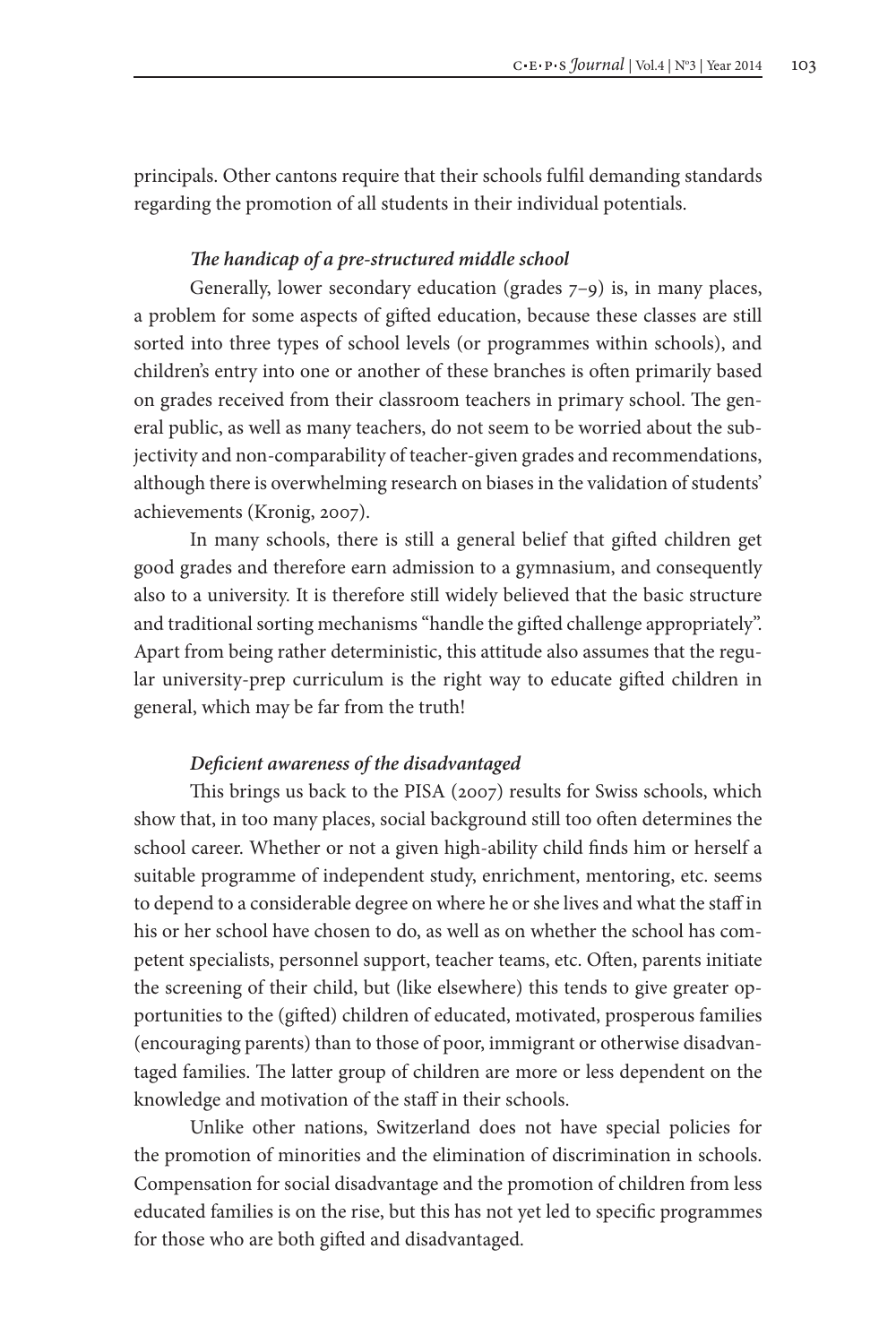### *Little motivation for high achievement*

Compared to other school systems, in terms of policies, Swiss schools offer little motivation for the demonstration of special achievements within regular schools. Scholastic marks, with the consequent approval for entry to the one or another continuing school, are the only stimulus. There are no bonuses, no special diploma or announcements related to special achievements, and less social recognition, not to mention an absence of financial support for special efforts. In a way, there seems to be a cultural disinclination to talk about some children being more capable than others, and considerable fear about "elitism". The tendency is to offer all pupils equality rather than equity in being fostered to their full potential.

The low level of interest in high achievement also has negative consequences when it comes to families with income power and high expectations making use of their right to educate their children in private schools. Private schools are expanding in Switzerland, slightly more notably in high-income areas and on the part of foreign parents with high social status. This trend brings a risk of undermining solidarity, or even causing deterioration, when it gets to the point that more high-income parents take their children out of public school due to their higher aspirations. Private schools are perceived as being more flexible and efficient in the realisation of requirements.

Despite the criticism, there are, of course, many classes and schools with excellent learning and acknowledgement cultures, and teachers who are able to inspire their students to high achievement and to instil in them the will to achieve to their full potential. These teachers and schools often work with portfolios for each student and invest special efforts in learning coaching. They know that success in lifelong learning and achievement demands personal cocognitive traits, self-confidence and a belief in self-efficacy, as well as in executive competencies that are not gained only by scholastic marks.

### *Lack of evaluation of the effectiveness of gifted programmes*

Many gifted programmes do not evaluate their effectiveness on basis of the individual student. Increasingly, evidence of individualisation is required within wider school evaluation with external experts (following the intention to develop schools of inclusion). However, these school evaluations are often quantitatively oriented and are not designed to demonstrate individual effects and conditions of success on the particular gifted student. Additional micro-analyses of the learning processes of gifted students would increase the understanding of the personal and contextual factors that provoke either high achievement, indifference or underachievement. It would provide the school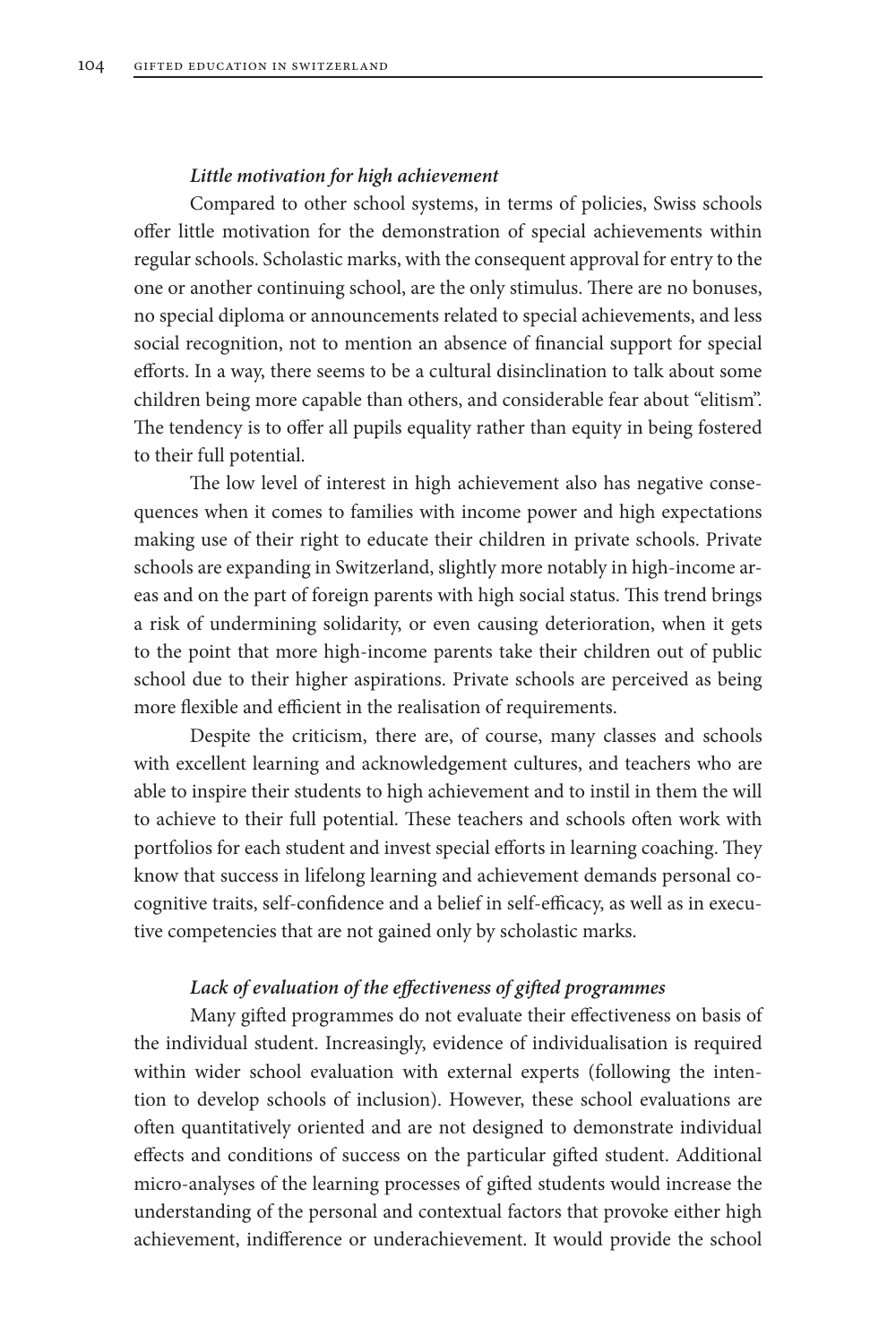system, the individual school and teachers with an opportunity to optimise learning processes based on personal conditions and potentials.

### *Financial support is weak and partly insufficient*

Due to the absence of national policies on gifted education, funding depends on the distribution of resources from the cantons to the schools, a process that is strongly influenced by the economics and current political priorities of local or cantonal authorities. In many cantons, financing the qualification of expert teachers in gifted education is an unresolved problem. On the one hand, further education studies are accredited by the Swiss Conference of Cantonal Ministers of Education and, as has been proven, schools and cantons are requesting many more experts than can be trained; on the other hand, the sourcing of these studies is only partially provided in some cantons. Often, the teachers involved have to partly cover the study fees themselves, despite fulfilling functions required by the school. Moreover, based on their advanced competencies, gifted education specialists fulfil key functions in their schools with no additional financial incentive.

### **Opportunities**

Despite the need for ongoing efforts regarding gifted education, some promising developments can be observed within the context of the education system. One of them is the development of the new (almost nationwide) competency-based "Curriculum 21", which includes competency frames to indicate the achievements of students between minimal and excellent standards. The new competency grids can fulfil the function of individualised fostering plans, showing progress and actual learning improvements, as well as above-average and excellent achievements. They show individual profiles of the students, and can serve as basis for individualised learning agreements.

In recent years, some cantons and cities have developed special programmes in addition to the pull-out programmes in the individual schools. These include: regional learning centres for the gifted in the canton Aargau, with "Atelier Litera", "Atelier Historia", "Mathsupport", "Robotic" and others (www.ag.ch); the "Universikum" in the canton Zurich, with special courses for the gifted (www.stadt-zuerich.ch/universikum), including summer camps for gifted students; and the "Exploratio" in Winterthur (schule.winterthur.ch), as an additional offering for high achievers.

Meanwhile, most universities in Switzerland have arranged and are open for early studies for scholars who are willing and able to commence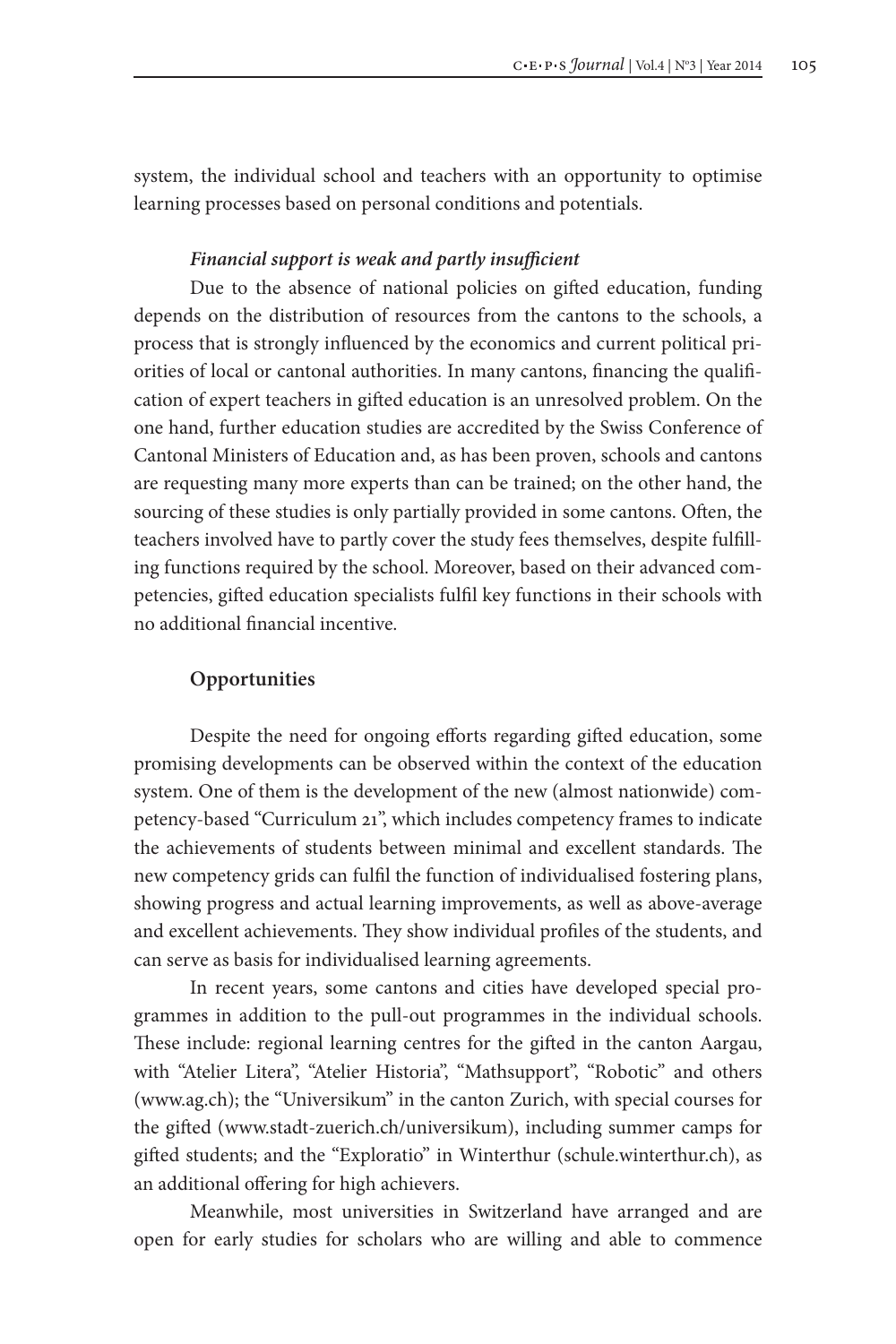their university studies early in addition to attending their regular gymnasium school programme.

The foundation for gifted children makes another kind of resource available with its well-known free counselling for parents who are seeking help regarding special abilities and the promotion of their children.

In the field of teaching and learning development, the canton Aargau is realising a joint research project in cooperation with the PH FHNW to develop learning architectures for the stimulation of high achievement in classes of inclusive learning. The joint development of learning and teaching environments and teaching behaviours on the part of schools in cooperation with universities for teacher training seems to be a sustainable setting to improve both practices in the professional field as well as theoretical discourse on the possibilities of and obstacles to scholastic education.

Furthermore, national contests such as "Schweizer Jugend forscht" (http://sjf.ch/) with "kids@science" and "Girls Science" for children aged 10–13 years, as well as the "Swiss Talent Forum" and its study weeks, have an impact on the fostering of high achievement in Switzerland.

Of particular note within the context of school competitions is the LISSA Award (www.lissa-preis.ch). Schools with elaborated programmes in gifted education, with substantiated long-term school development, with impact on other schools, and with continuous evaluation are ranked and rewarded by a jury of experts in gifted education. The particular effect of this award is that, in addition to the contest, the development processes and best practices of successful schools are documented and published for use by other interested schools, teachers or principals. From time to time, the foundation for gifted children that runs the LISSA Award produces video documentation of the awarded schools, in order to share their efforts and outcomes within the profession. This kind of modelling seems to be an encouraging method to motivate other school teams and school leaders.

### **Conclusion**

Despite the lack of mandatory national policies on gifted education and the absence of a national strategy, there is a reflected awareness of the significance of gifted education in some cantons. The majority of cantons have developed concepts in this regard and require specific implementations from individual schools. However, there are still a few cantons that have failed to assimilate these requirements, which is hard to understand, as Switzerland is a nation whose economy relies solely on the knowledge, innovations, excellence and expertise of its population.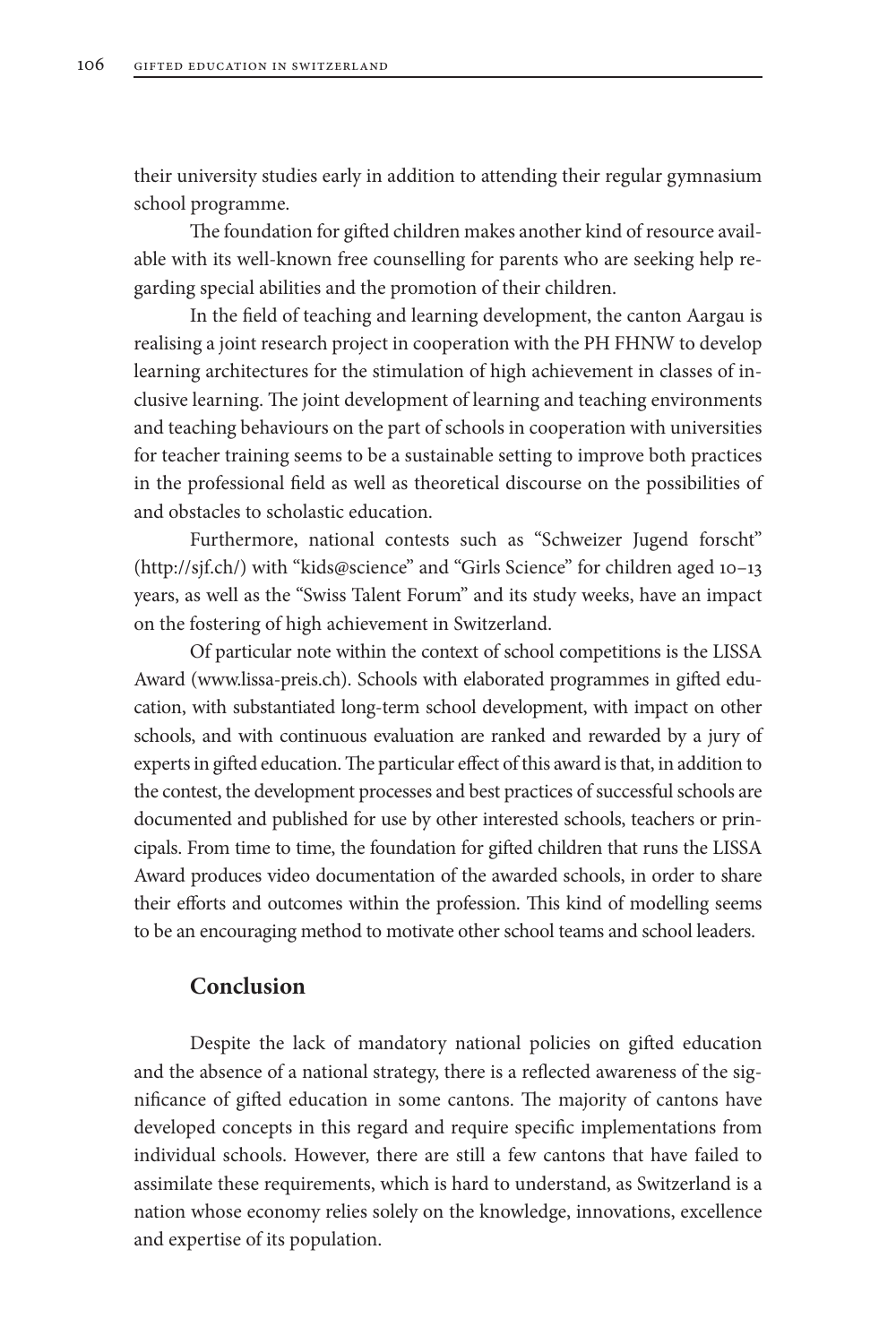Instead of national regulations, Swiss school development is led by agreements and conventions mostly between cantons or within specialised and mandated networks. Although this works well, it is highly dependent on the current professional understanding, educational-political foresight, and political volition of cantons or school districts. This also results in ongoing controversy about the needs and significance of educational provisions, which, although preventing unreflective routines, requires a great deal of ongoing efforts of persuasion.

Numerous subsidiary actors support gifted education in action fields where the state does not fulfil the necessities. On the one hand, this solidarity relieves the obligations of the state, while, on the other, it compensates for a failure to fulfil obligations that are considered to be the duty of a national school system, i.e., to ensure the social and economic welfare of the nation.

There is an discrepancy between the necessity and urgent demand for experts and specially trained teachers for gifted education, and the absence of support for advanced studies and/or the absence of rewards for the special function that these specialised teachers fulfil.

Many schools have perceived the signs of the time and the changes in education. They are aware of the need to improve the conditions for fostering excellence and high achievement, as demanded by the configuration of a challenging future. These schools invest a great deal of effort in making learning structures more flexible, and in the development of individualised learning environments with differentiated learning paths to the benefit of the students and their strengths, and of potential-oriented learning. Sometimes, the impetus comes from cantonal policies or assignments, sometimes from parents, and very often from dedicated and deeply committed teachers and school leaders.

### **References**

BFS. Bundesamt für Statistik. (2014). Sprachen, Religionen – Daten, Indikatoren. Retrieved July 1 2014 from http://www. bfs.admin.ch/bfs/portal/de/index/themen/01/05/blank/key/sprachen.html EDK. (2014). Swiss Conference of Cantonal Ministers of Education. Portrait of the Swiss Conference of Cantonal Ministers of Education (EDK). Retrieved July 1 2014 from http://www.edudoc.ch/static/ web/edk/port\_edk \_e.pdf

Eisenbart, U., Schelbert, B., & Stokar, E. (2010). *Stärken entdecken - erfassen - entwickeln. Das Talentportfolio in der Schule*. Bern: Schulverlag plus AG.

Fischer, C. (2006). *Lernstrategien in der Begabtenförderung. Eine empirische Untersuchung zu Strategien selbstgesteuerten Lernens in der individuellen Begabungsförderung*. Habilitationsschrift. Universität Münster.

Gardner, H. (1983). *Frames of Mind. The Theory of Multiple Intelligences*. New York: Basic.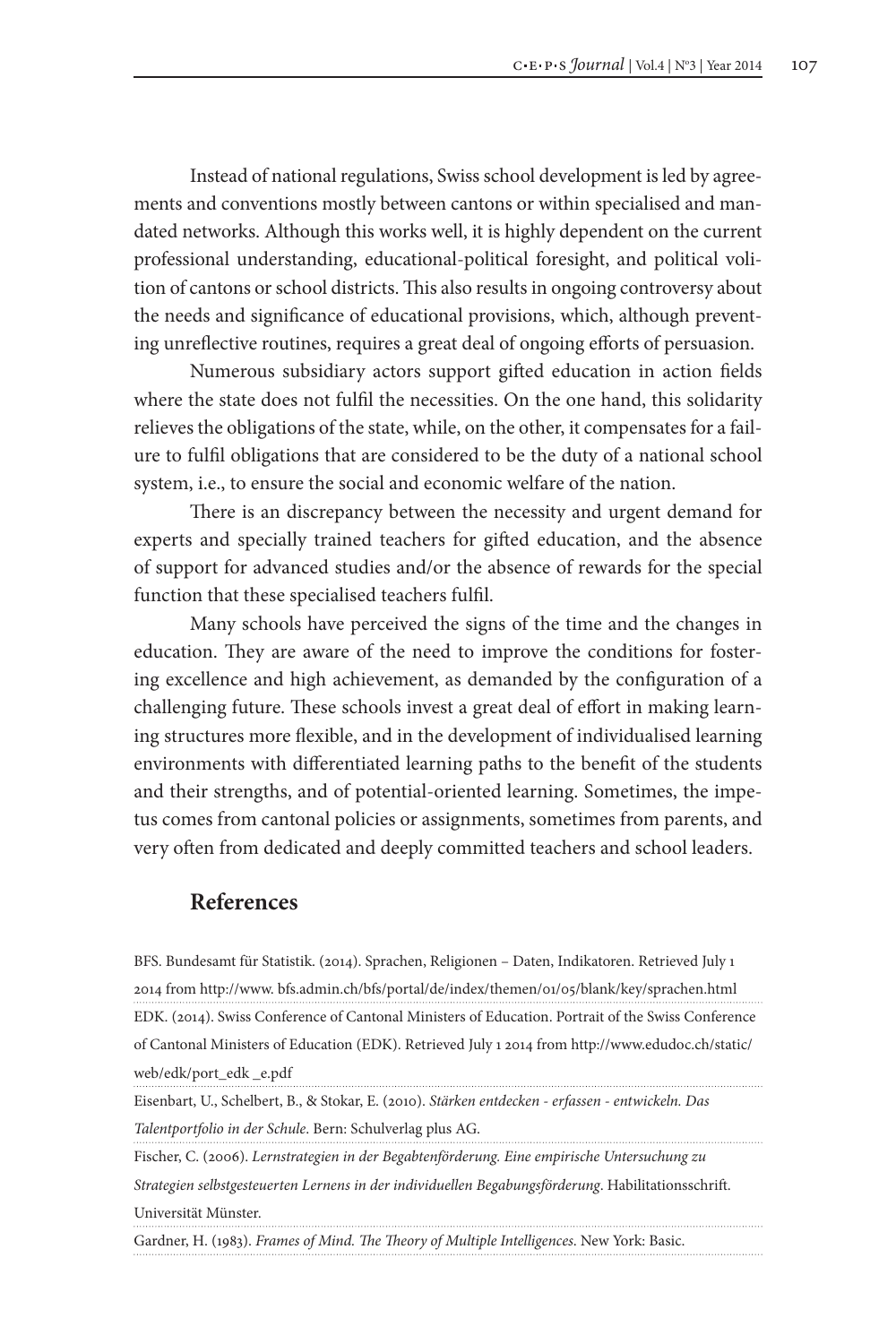Gardner, H. (1999). *Intelligence Reframed: Multiple Intelligences for the 21st Century*. New York: Basic. Grossenbacher, S. (2007). Bestandesaufnahme I: Massnahmen der deutschschweizerischen Kantone zur Begabungsförderung. In SKBF/CSRE (Hrsg.), *Begabungsförderung – kein Tabu mehr*. Aarau: Schweizerische Koordinationsstelle für Bildungsforschung; Trendbericht 11.

Grossenbacher, S. (Hrsg.) (1999). *Begabungsförderung in der Volksschule*. Aarau: Schweizerische Koordinationsstelle für Bildungsforschung; Trendbericht 2.

Gyseler, D. (2009). Hochbegabte Minderleistende: Erkenntnisse aus der Hirnforschung. *Journal der Schweizerischen Gesellschaft für Begabungs- und Begabtenförderung*, *2/1*, 5-10.

Heller, K. A., Perleth, Ch., & Hany, E. A. (1994). Hochbegabung - ein lange Zeit vernachlässigtes Forschungsthema. *Einsichten - Forschung an der Ludwig-Maximilians-Universität München*, 1. Kanton Aargau. Departement Bildung, Kultur und Sport. Retrieved July 2 2014 from https://

www.ag.ch/de/bks/kindergarten\_volksschule/besondere\_foerderung/begabungsfoerderung/

begabungsfoerderung.jsp

Kronig, W. (2007). *Die systematische Zufälligkeit des BiIdungserfoIgs. Theoretische Erklärungen und empirische Untersuchungen zur Lernentwicklung und zur Leistungsbeurteilung in unterschiedlichen Schulklassen*. Bern: Haupt Verlag.

LISSA-Preis. Begabungen machen Schule. Retrieved July 2 2014 from http://www.lissa-preis.ch/

Mönks, F. J. (1995). Hochbegabung – ein Mehrfaktorenmodell [High Ability – The Model of Triadic Interdependence]. Grundschule, *28*, 15-18.

Müller-Oppliger, V. (2009). *Impulse zu Begabungsmodellen und Menschenbild – Ein dialektisches Begabungsmodell*. Gadheimer Kreis: Frankfurt a.M.: Karg Stiftung.

Müller-Oppliger, V. (2011). (Hoch-)Begabung in pädagogischem Bezug zum Menschenbild.

Paradigmenwechsel zu einem dialektischen Begabungsmodell. In G. Weigand, A. Hackl, & O.

Steenbuck (Hrsg.), *Werte schulischer Begabtenförderung - Begabungsbegriff und Werteorientierung* (pp. 55-69). Frankfurt am Main: Karg-Stiftung.

Müller-Oppliger, V. (2013). Portfolio - ein Kernelement der Begabungs- und Begabtenförderung.

Erkennen von Potenzialen und Fähigkeiten aufgrund reflexiver Auseinandersetzung mit

individuellen Leistungen und Lernwegen. In P. H. Steiermark (Hrsg.), *Verborgen? Versteckt? Entdeckt! Begabungen entdecken, fördern und nutzen*. Graz: Leykam-Studienverlag.

Müller-Oppliger, V. (2014a). (Hoch-)Begabtenförderung im Spannungsfeld von Anthropologie,

Ökonomie und Ökologie. In G. Weigand, V. Müller-Oppliger, A. Hackl, & G. Schmid (Hrsg.),

*Personorientierte Begabungsförderung* (pp. 60-70). Weinheim, Basel: Beltz Verlag.

Müller-Oppliger, V. (2014b). Paradigmenwechsel zu einem ökologischen Begabungsmodell. In G.

Weigand, V. Müller-Oppliger, A. Hackl, & G. Schmid (Hrsg.), *Personorientierte Begabungsförderung*. Eine Einführung in Theorie und Praxis (pp. 70-79). Weinheim, Basel: Beltz Verlag.

Müller-Oppliger, V. (2014c). Portfolio. Ein Element personalisierter Begabungsförderung. In G.

Weigand, V. Müller-Oppliger, A. Hackl, & G. Schmid (Hrsg.), *Personorientierte Begabungsförderung* (pp. 194-210). Weinheim, Basel: Beltz Verlag.

Müller-Oppliger, V. (2014d). Das "Schoolwide Enrichment Model" als Choreografie inklusiver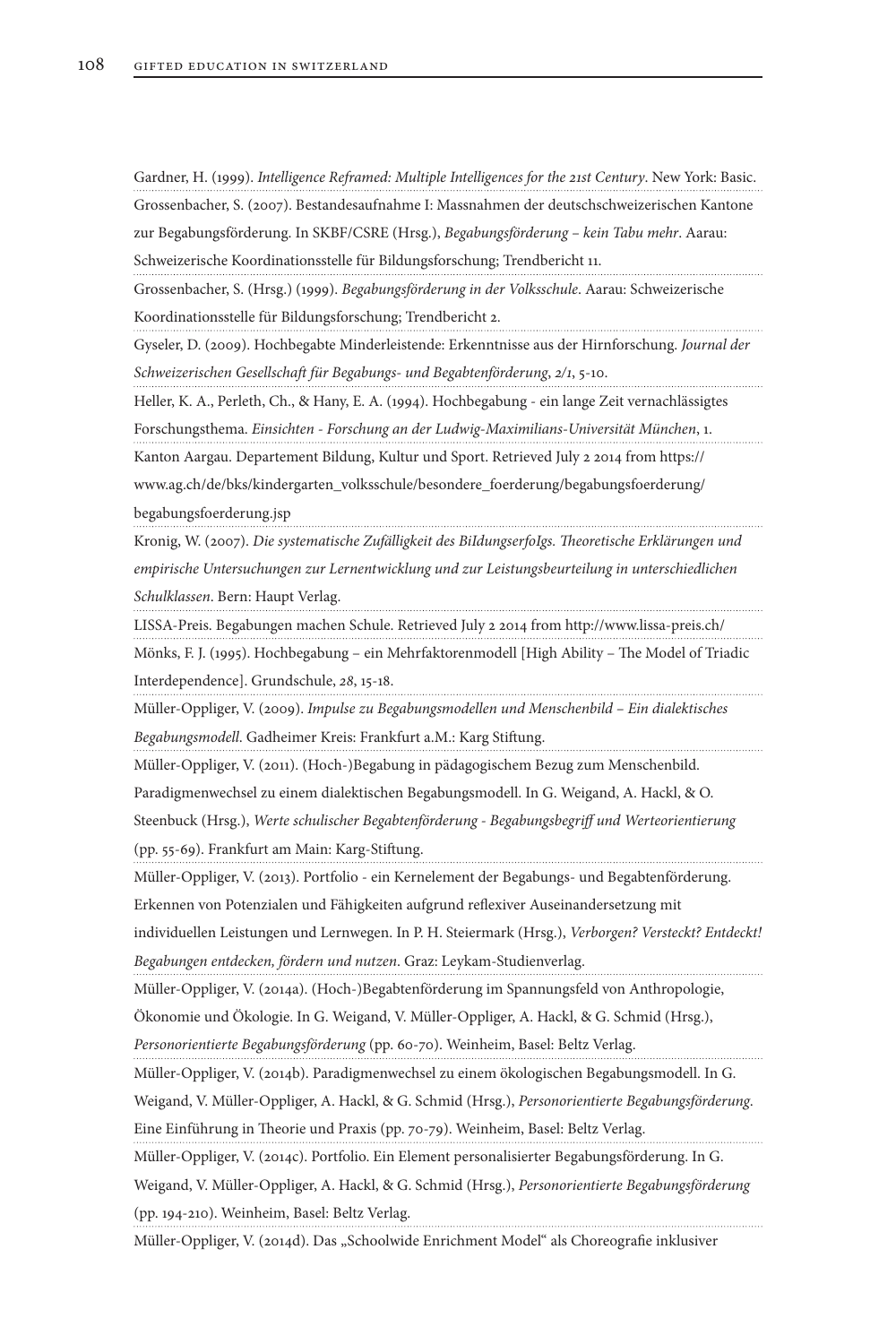Begabungs- und Begabtenförderung. In G. Weigand, V. Müller-Oppliger, A. Hackl, & G.

Netzwerk Begabungsförderung. (2013). *Erfordernisse und Perspektiven für wirksame* 

*Begabungsförderung*. Aarau: BKSD.

PISA-Konsortium Deutschland. (Hrsg.) (2007). *PISA 2006. Die Ergebnisse der dritten internationalen Vergleichsstudie*. Münster: Waxmann Verlag.

Purcell, J. H., & Renzulli, J. S. (1998). *Total Talent Portfolio. A Systematic Plan to Identify and Nurture Gifts and Talents*. Mansfield, CT: Creative Learning Press.

Renzulli, J. S. (1978). What Makes Giftedness? Reexamining a Definition. *Phi Delta Kappan, 60*, 180–184, 261.

Renzulli, J. S. (1986). The Three-Ring Conception of Giftedness: A Developmental Model for Creative

Productivity. In R. J. Sternberg & J. E. Davidson (Eds.), *Conceptions of Giftedness* (pp. 53-92). New

York: Cambridge University Press.

Renzulli, J. S., & Reis, S. M. (1985). *The Schoolwide Enrichment Model: A Comprehensive Plan for* 

*Educational Excellence*. Mansfield Center, CT: Creative Learning Press.

Renzulli, J. S., & Reis, S. M. (1997). *The Schoolwide Enrichment Model: A How-To Guide for* 

*Educational Excellence.* Mansfield Center, CT: Creative Learning Press.

Schule Winterthur. Retrieved July 2 2014 from http://schule.winterthur.ch/foerderangebote/

exploratio/

Schweizer Jugend forscht. Retrieved July 2 2014 from http://sjf.ch/

SKBF/CSRE. (2007). *Trendbericht 11. Begabungsförderung – kein Tabu mehr. Bilanz und Perspektiven*.

Aarau: Schweizerische Koordinationsstelle für Bildungsforschung.

Stamm, M. (2005). *Zwischen Exzellenz und Versagen. Schullaufbahnen von Frühlesern und Frührechnerinnen*. Zürich: Rüegger.

Stamm, M. (2007). Begabtenförderung und soziale Herkunft. Befunde zu den verborgenen

Mechanismen ihrer Interaktion*. Zeitschrift für Soziologie der Erziehung und Sozialisation, 27*(3), 227-242.

Sternberg, R. J., & Zang, L. S. (1995). What Do We Mean by "Giftedness"? A Pentagonal Implicite Theory. *Gifted Child Quarterly, 39*(2), 88–94.

Tettenborn, A., & Tanner, S. (2013). Untersuchung zum IST-Zustand der Vermittlung von

Kompetenzen im Bereich der Begabungs- und Begabtenförderung in der Lehrerinnen- und

Lehrerbildung (Primarstufe) der Deutschschweiz. Forschungsbericht der Pädagogischen Hochschule Luzern im Auftrag des Netzwerks Begabungsförderung Schweiz.

UNESCO. (1994). The Salamanca Statement and Framework for Action on Special Needs Education.

*Adopted by the World Conference on Special Needs Education*: Access and Quality, Salamanca, Spain, 7-10 June 1994.

Universikum-Kurse. Retrieved July 2 2014 from https://www.stadt-zuerich.ch/universikum

Vygotsky, L. S. (1978). *Mind in Society: The Development of Higher Psychological Processes*.

Cambridge, Mass.: Harvard University Press.

Ziegler, A. (2004). *The Actiotope Model of Giftedness. Ulmer Forschungsberichte aus der Pädagogischen Psychologie*. University of Ulm.